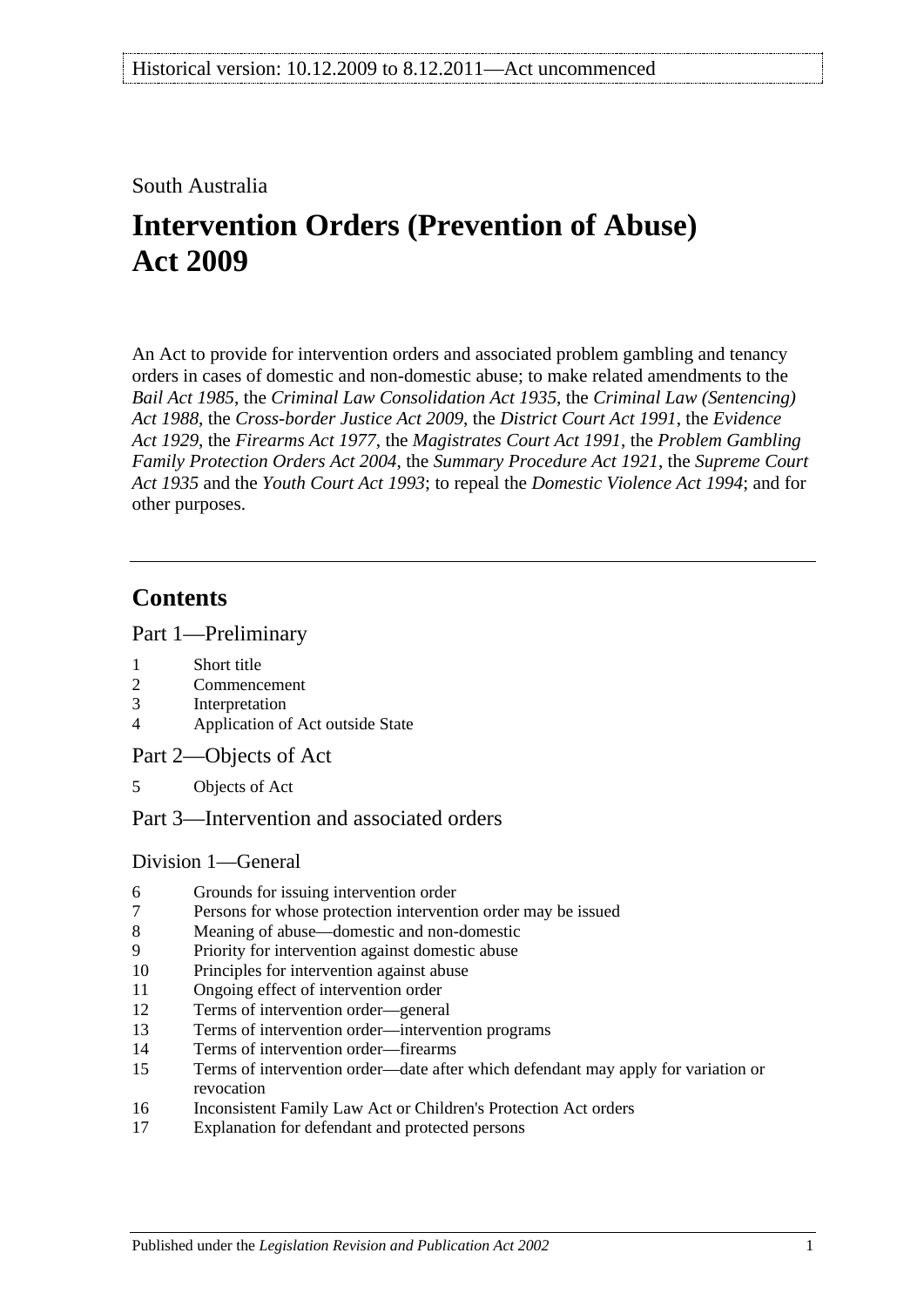### [Division 2—Police orders](#page-13-3)

- [Interim intervention order issued by police](#page-13-4)
- [Revocation of interim intervention order by Commissioner of Police](#page-14-0)

### [Division 3—Court orders](#page-14-1)

- [Application to Court for intervention order](#page-14-2)
- [Preliminary hearing and issue of interim intervention order](#page-15-0)
- [Adjournments](#page-17-0)
- [Determination of application for intervention order](#page-17-1)
- [Problem gambling order](#page-18-0)
- [Tenancy order](#page-18-1)

### [Division 4—Variation or revocation of orders](#page-20-0)

- [Intervention orders](#page-20-1)
- [Problem gambling orders](#page-21-0)

### [Division 5—Evidentiary matters](#page-21-1)

- [Burden of proof](#page-21-2)
- [Special arrangements for evidence and cross-examination](#page-21-3)
- [Part 4—Foreign intervention orders](#page-22-0)
- [Registration of foreign intervention order](#page-22-1)

### [Part 5—Offences and enforcement](#page-23-0)

### [Division 1—Offences](#page-23-1)

- [Contravention of intervention order](#page-23-2)
- [Landlord not to allow access to excluded defendant](#page-23-3)
- [Publication of report about proceedings or orders](#page-24-0)

### [Division 2—Special police powers](#page-24-1)

- [Powers facilitating service of intervention order](#page-24-2)<br>35 Powers following service of intervention order
- [Powers following service of intervention order](#page-25-0)
- [Power to arrest and detain for contravention of intervention order](#page-25-1)
- [Power to search for weapons and articles required to be surrendered by intervention order](#page-26-0)

### [Division 3—Disclosure of information](#page-26-1)

[Disclosure to police of information relevant to locating defendant](#page-26-2)

### [Part 6—Miscellaneous](#page-26-3)

- [Delegation by intervention program manager](#page-26-4)
- [Dealing with items surrendered under intervention order](#page-27-0)
- [Evidentiary provision](#page-27-1)
- [Regulations](#page-27-2)

### [Schedule 1—Related amendments, repeal and transitional provisions](#page-27-3)

### Part 1—Preliminary

[Amendment provisions](#page-27-4)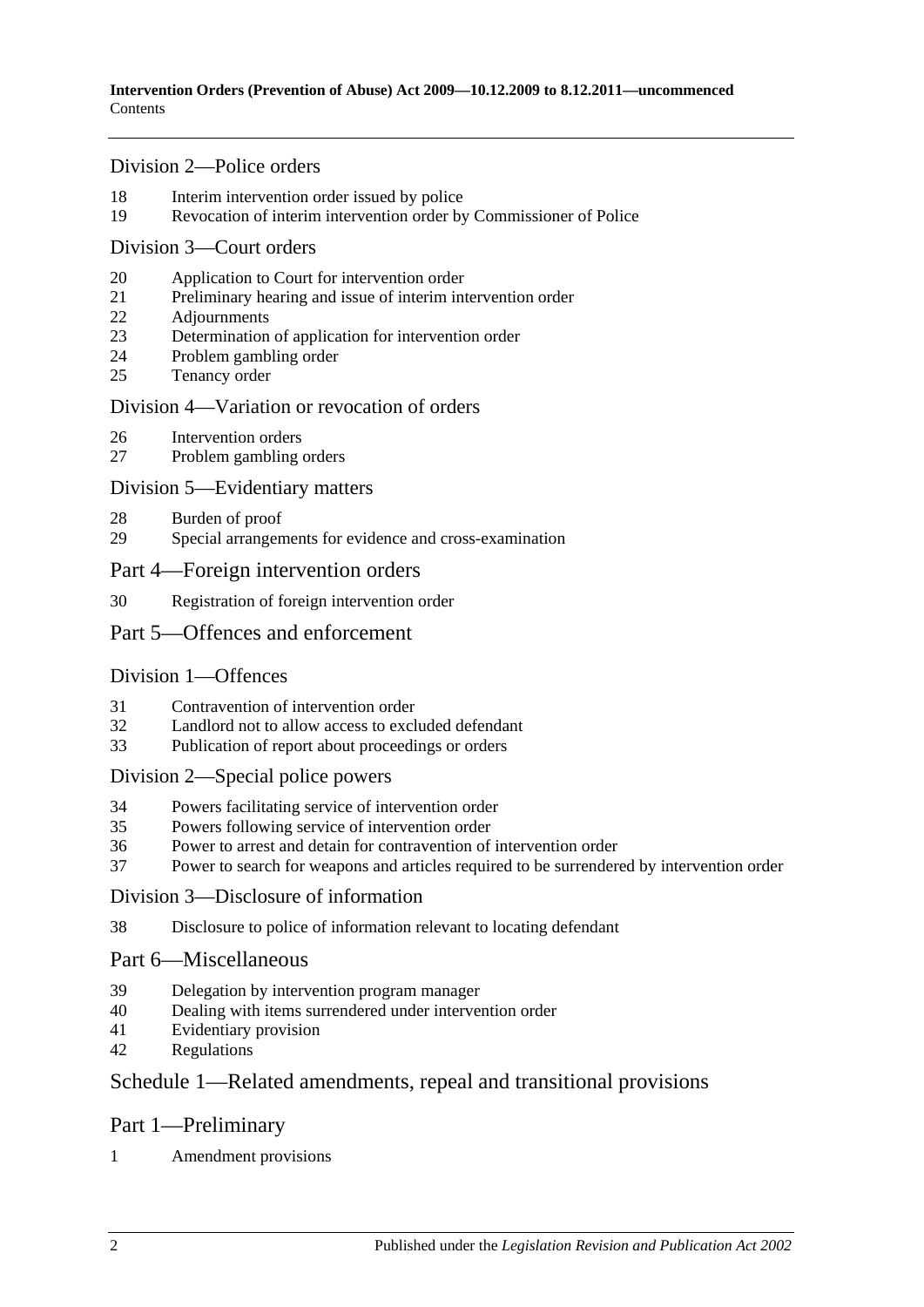## Part 2—Amendment of *Bail Act 1985*

- 2 [Amendment of section 10—Discretion exercisable by bail authority](#page-27-5)
- 3 [Amendment of section 10A—Presumption against bail in certain cases](#page-27-6)
- 4 [Amendment of section 24—Act not to affect provisions relating to intervention and](#page-27-7)  [restraining orders](#page-27-7)

## Part 3—Amendment of *Criminal Law Consolidation Act 1935*

5 [Amendment of section 348—Interpretation](#page-28-0)

### Part 4—Amendment of *Criminal Law (Sentencing) Act 1988*

6 [Amendment of section 19A—Intervention orders may be issued on finding of guilt or](#page-28-1)  [sentencing](#page-28-1)

### Part 5—Amendment of *Cross-border Justice Act 2009*

- 7 [Amendment of section 7—Interpretation](#page-28-2)
- 8 [Insertion of Part 3 Division 2A](#page-28-3)

### Division 2A—Restraining orders laws

- 47A Meaning of SA police order<br>47B Making of SA police orders
- 47B Making of SA police orders<br>47C Enforcement of SA police of
- Enforcement of SA police orders
- 9 [Amendment of section 68—Proceedings that may be heard in another participating](#page-29-0)  iurisdiction
- 10 [Amendment of section 79—Terms used in this Division](#page-29-1)
- 11 [Amendment of section 95—Terms used in this Part](#page-29-2)
- 12 [Amendment of section 120—Terms used in this Part](#page-29-3)
- Part 6—Amendment of *District Court Act 1991*
- 13 [Amendment of section 54—Accessibility of evidence](#page-30-0)
- Part 7—Amendment of *Evidence Act 1929*
- 14 [Amendment of section 13B—Cross-examination of victims of certain offences](#page-30-1)

### Part 8—Amendment of *Firearms Act 1977*

- 15 [Amendment of section 5—Interpretation](#page-30-2)
- 16 [Amendment of section 32—Power to inspect or seize firearms etc](#page-30-3)

### Part 9—Amendment of *Magistrates Court Act 1991*

17 [Amendment of section 51—Accessibility of evidence](#page-31-0)

## Part 10—Amendment of *Problem Gambling Family Protection Orders Act 2004*

### 18 [Amendment of section 4—Grounds for making problem gambling family protection order](#page-31-1)

### Part 11—Amendment of *Summary Procedure Act 1921*

- 19 [Non-application of Acts Interpretation Act](#page-31-2)
- 20 [Amendment of section 4—Interpretation](#page-31-3)
- 21 [Repeal of section 99](#page-31-4)
- 22 [Amendment of section 99AA—Paedophile restraining orders](#page-31-5)
- 23 [Repeal of sections 99A and 99B](#page-31-6)
- 24 [Amendment of section 99C—Issue of restraining order in absence of defendant](#page-32-0)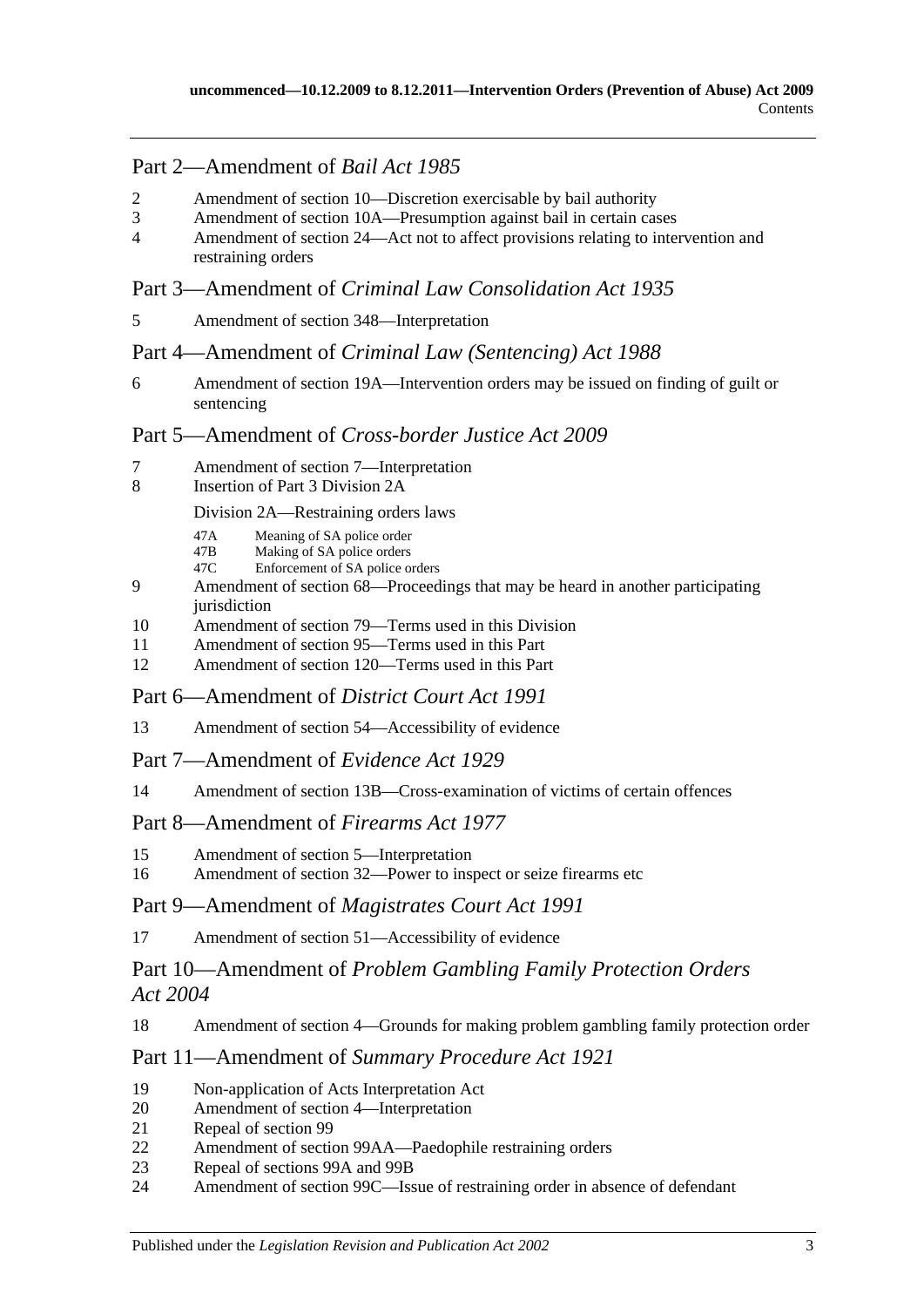| 25 | Repeal of sections 99CA and 99D |  |  |
|----|---------------------------------|--|--|
|    |                                 |  |  |

- 26 [Amendment of section 99E—Service](#page-32-2)
- 27 [Amendment of section 99F—Variation or revocation of restraining order](#page-32-3)
- 28 [Amendment of section 99G—Notification of making etc of restraining orders](#page-32-4)
- 29 [Amendment of section 99H—Registration of foreign restraining orders](#page-32-5)
- 30 [Repeal of section 99J](#page-32-6)
- 31 [Repeal of section 99L](#page-32-7)
- 32 [Amendment of section 189—Costs](#page-32-8)
- 33 [Further amendments](#page-32-9)

Part 12—Amendment of *Supreme Court Act 1935*

34 [Amendment of section 131—Accessibility of evidence](#page-33-0)

Part 13—Amendment of *Youth Court Act 1993*

35 [Amendment of section 7—Jurisdiction](#page-33-1)

#### Part 14—Repeal

36 Repeal of *[Domestic Violence Act](#page-33-2) 1994*

### Part 15—Transitional provisions

- 37 [Continuance of restraining orders](#page-33-3)
- 38 [Continuance of registered foreign restraining orders](#page-33-4)

[Legislative history](#page-35-0)

### <span id="page-3-0"></span>**The Parliament of South Australia enacts as follows:**

## **Part 1—Preliminary**

### <span id="page-3-1"></span>**1—Short title**

This Act may be cited as the *Intervention Orders (Prevention of Abuse) Act 2009*.

#### <span id="page-3-2"></span>**2—Commencement**

This Act will come into operation on a day to be fixed by proclamation.

#### <span id="page-3-3"></span>**3—Interpretation**

(1) In this Act, unless the contrary intention appears—

*abuse* and *act of abuse*—see [section](#page-6-4) 8;

*associated order* means a problem gambling order or tenancy order made in association with an intervention order (when an interim intervention order is confirmed as an intervention order or an intervention order is issued in substitution for an interim intervention order);

*case manager* means a person responsible for supervision of a defendant's participation in an intervention program;

*child* means a person who has not attained 18 years of age;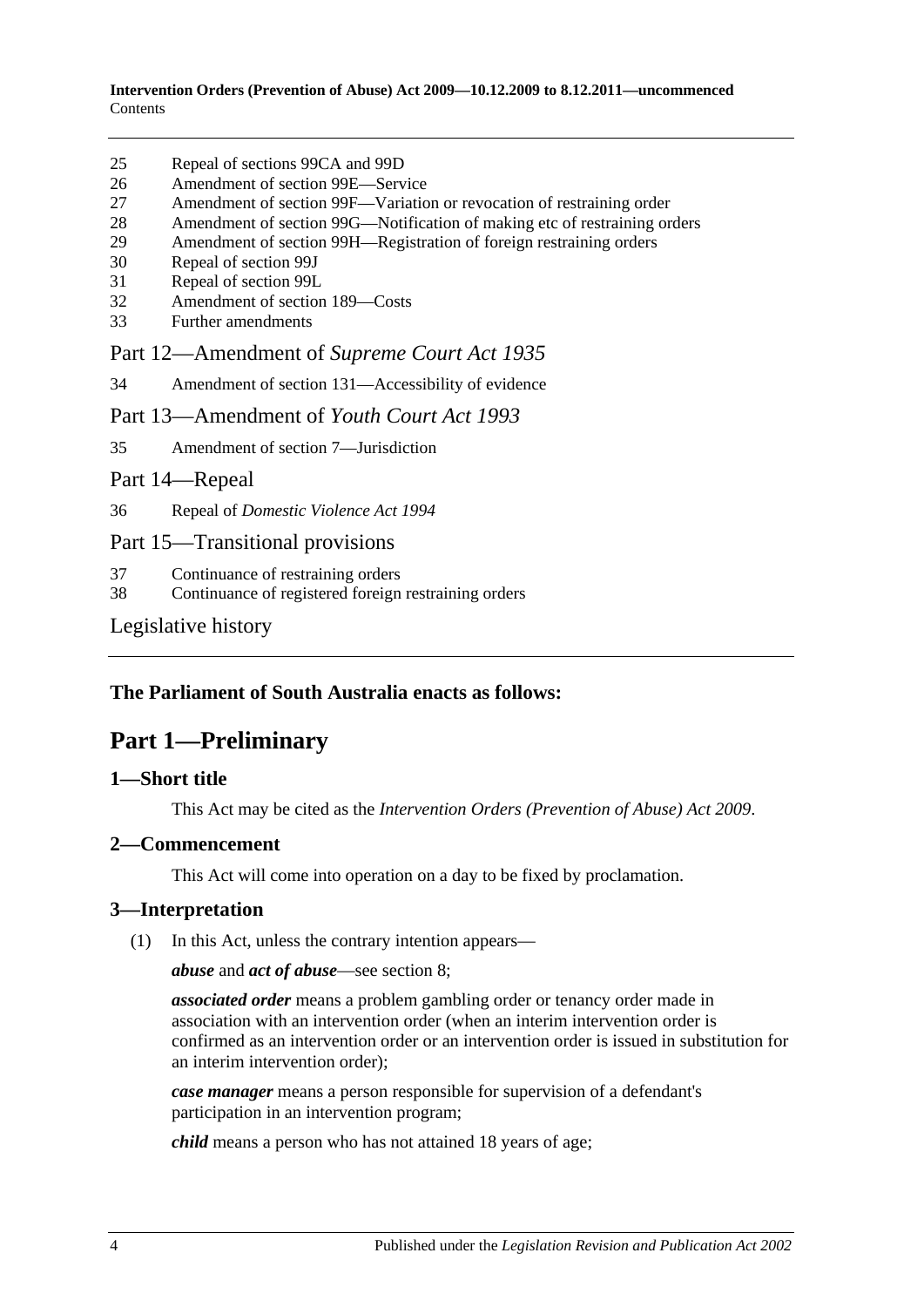*Children's Protection Act order* means an order made under the *[Children's Protection](http://www.legislation.sa.gov.au/index.aspx?action=legref&type=act&legtitle=Childrens%20Protection%20Act%201993)  Act [1993](http://www.legislation.sa.gov.au/index.aspx?action=legref&type=act&legtitle=Childrens%20Protection%20Act%201993)*;

*contravene* includes fail to comply;

*Court* means the Magistrates Court of South Australia;

*defendant*—see [section](#page-6-2) 6;

*domestic abuse*—see [section](#page-8-0) 8(8);

*domestic partner* means a person who is a domestic partner within the meaning of the *[Family Relationships Act](http://www.legislation.sa.gov.au/index.aspx?action=legref&type=act&legtitle=Family%20Relationships%20Act%201975) 1975*, whether declared as such under that Act or not;

*Family Law Act order* means an order, injunction, undertaking, plan, recognisance or other form of obligation imposed or agreement made under the *Family Law Act 1975* of the Commonwealth;

*firearms terms*—see [section](#page-12-1) 14;

*foreign intervention order* means an order, notice or other form of requirement under the law of another State, a Territory of the Commonwealth or New Zealand declared by regulation to be a foreign intervention order;

*intervention order* includes an interim intervention order;

*intervention program* means a program that provides—

- (a) supervised treatment; or
- (b) supervised rehabilitation; or
- (c) supervised behaviour management; or
- (d) supervised access to support services; or
- (e) a combination of any 1 or more of the above,

designed to address behavioural problems (including problem gambling), substance abuse or mental impairment;

*intervention program manager* means a person employed by the South Australian Courts Administration Authority to have general oversight of intervention programs and coordinate the implementation of relevant court orders (and includes a delegate of such a person);

*issuing authority*, in relation to an intervention order, means the police officer or Court issuing the intervention order;

*non-domestic abuse*—see [section](#page-9-2) 8(9);

*offensive material*—see [subsection](#page-5-3) (2);

*Principal Registrar* means the Principal Registrar of the Court;

*problem gambling order*—see [section](#page-18-0) 24;

*protected person* means a person for whose protection an intervention order is issued;

*public sector agency* has the same meaning as in the *[Public Sector Act](http://www.legislation.sa.gov.au/index.aspx?action=legref&type=act&legtitle=Public%20Sector%20Act%202009) 2009*, but does not include the Legal Services Commission;

*registered housing co-operative* means a housing co-operative registered under the *[South Australian Co-operative and Community Housing Act](http://www.legislation.sa.gov.au/index.aspx?action=legref&type=act&legtitle=South%20Australian%20Co-operative%20and%20Community%20Housing%20Act%201991) 1991*;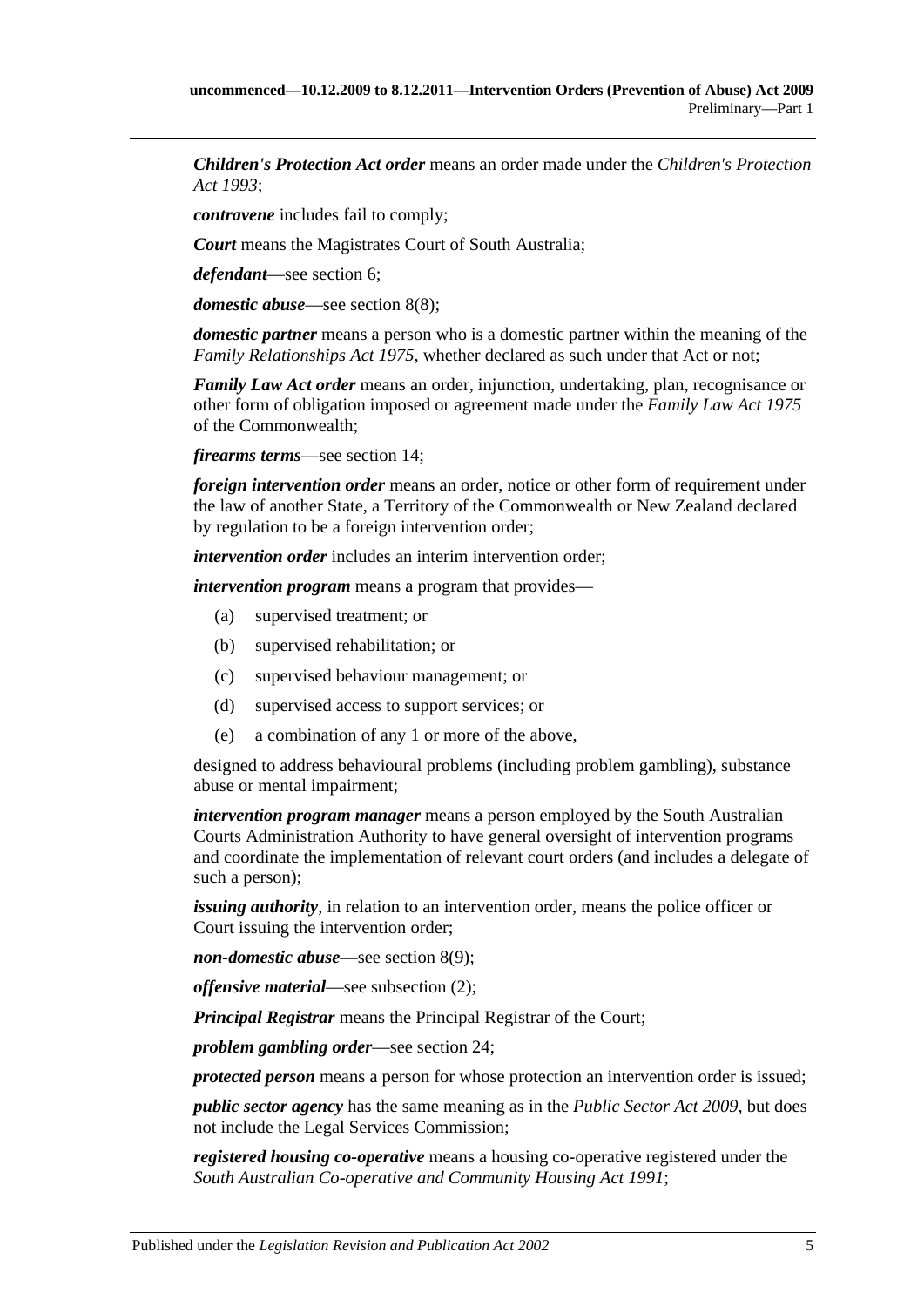*relevant public sector agency* means—

- (a) the chief executive of the administrative unit of the Public Service that is, under a Minister, responsible for the administration of the *[Children's](http://www.legislation.sa.gov.au/index.aspx?action=legref&type=act&legtitle=Childrens%20Protection%20Act%201993)  [Protection Act](http://www.legislation.sa.gov.au/index.aspx?action=legref&type=act&legtitle=Childrens%20Protection%20Act%201993) 1993*; or
- (b) the chief executive of the administrative unit of the Public Service that is, under a Minister, responsible for the administration of the *[Education](http://www.legislation.sa.gov.au/index.aspx?action=legref&type=act&legtitle=Education%20Act%201972)  Act [1972](http://www.legislation.sa.gov.au/index.aspx?action=legref&type=act&legtitle=Education%20Act%201972)*; or
- (c) the chief executive of the administrative unit of the Public Service that is, under a Minister, responsible for the administration of the *[Family and](http://www.legislation.sa.gov.au/index.aspx?action=legref&type=act&legtitle=Family%20and%20Community%20Services%20Act%201972)  [Community Services Act](http://www.legislation.sa.gov.au/index.aspx?action=legref&type=act&legtitle=Family%20and%20Community%20Services%20Act%201972) 1972*; or
- (d) the South Australian Housing Trust;

*tenancy agreement* means an agreement under which a person grants another person, for valuable consideration, a right (which may, but need not be, an exclusive right) to occupy premises for residential purposes, and includes a residential parks agreement within the meaning of the *[Residential Parks Act](http://www.legislation.sa.gov.au/index.aspx?action=legref&type=act&legtitle=Residential%20Parks%20Act%202007) 2007*;

#### *tenancy order*—see [section](#page-18-1) 25.

<span id="page-5-3"></span>(2) For the purposes of determining whether material is *offensive material*, the circumstances of a dealing with the material may be taken into account but, if material was inherently offensive material, the circumstances of a dealing with the material cannot be taken to have deprived it of that character.

### <span id="page-5-0"></span>**4—Application of Act outside State**

This Act applies to an act of abuse whether it takes place in or outside this State and an intervention order may be issued against a person resident in or outside this State.

## <span id="page-5-1"></span>**Part 2—Objects of Act**

### <span id="page-5-2"></span>**5—Objects of Act**

The objects of this Act are—

- (a) to assist in preventing domestic and non-domestic abuse, and the exposure of children to the effects of domestic and non-domestic abuse, by providing for—
	- (i) the issuing of intervention orders by police and the Court; and
	- (ii) the issuing of associated orders relating to problem gambling and tenancy agreements; and
	- (iii) the registration of foreign intervention orders; and
	- (iv) the enforcement of South Australian and foreign intervention orders; and
- (b) to provide special police powers of arrest, detention and search in connection with issuing, serving and enforcing intervention orders; and
- (c) to further protect persons suffering or witnessing domestic or non-domestic abuse by—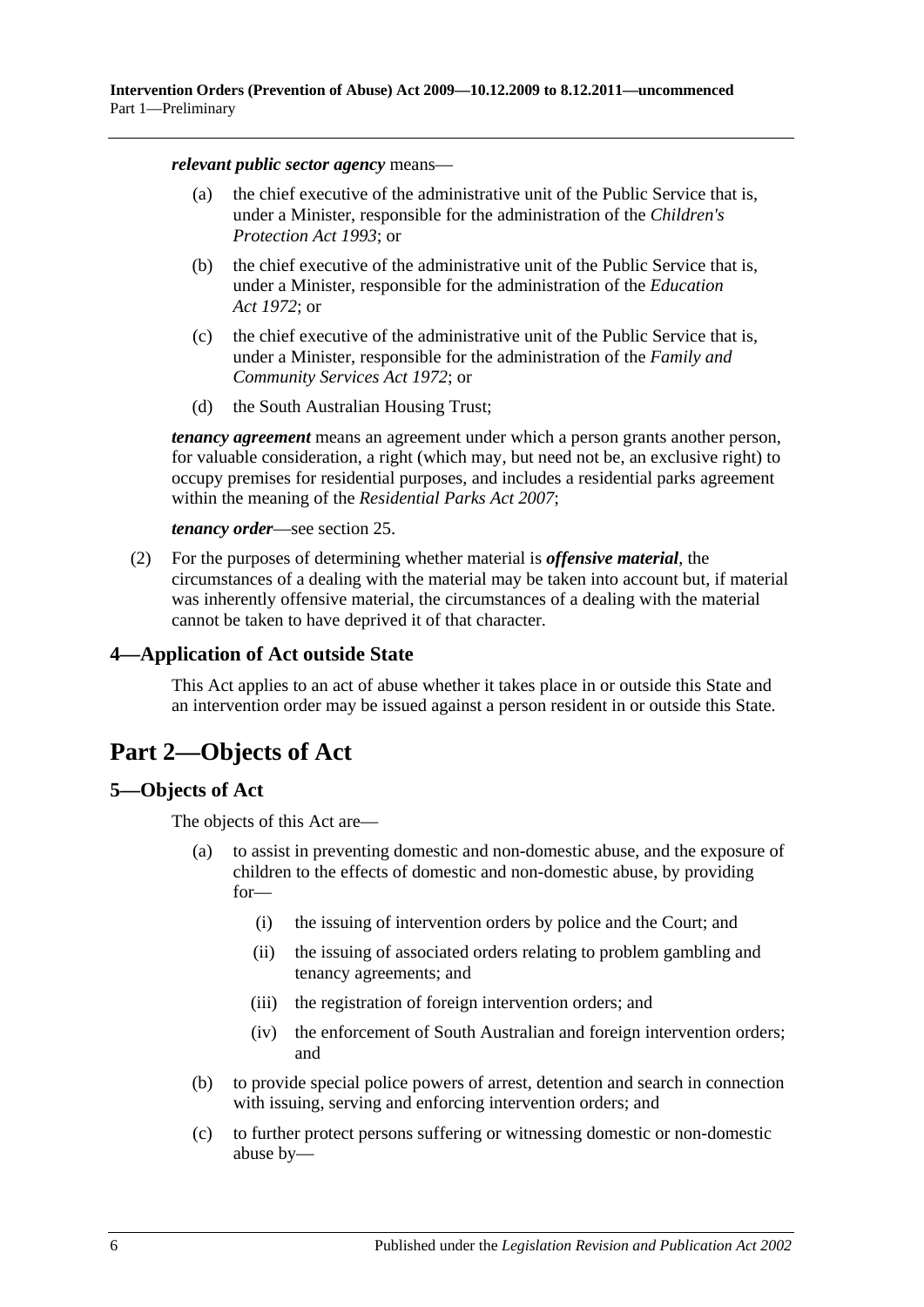- (i) providing for special arrangements for witnesses in proceedings under this Act; and
- (ii) imposing limitations on publishing reports about proceedings or orders under this Act.

## <span id="page-6-0"></span>**Part 3—Intervention and associated orders**

## <span id="page-6-1"></span>**Division 1—General**

### <span id="page-6-2"></span>**6—Grounds for issuing intervention order**

There are grounds for issuing an intervention order against a person (the *defendant*) if—

- (a) it is reasonable to suspect that the defendant will, without intervention, commit an act of abuse against a person; and
- (b) the issuing of the order is appropriate in the circumstances.

### <span id="page-6-3"></span>**7—Persons for whose protection intervention order may be issued**

- (1) An intervention order may be issued for the protection of—
	- (a) any person against whom it is suspected the defendant will commit an act of abuse; or
	- (b) any child who may hear or witness, or otherwise be exposed to the effects of, an act of abuse committed by the defendant against a person.
- (2) An intervention order may be issued for the protection of a person even if that person is not an applicant for the order and the application is not made on his or her behalf.
- (3) If an issuing authority proposes to intervene against a defendant for the protection of more than 1 person, it may do so by issuing a single intervention order or by issuing multiple intervention orders, as it considers appropriate in the circumstances.

### <span id="page-6-4"></span>**8—Meaning of abuse—domestic and non-domestic**

- (1) *Abuse* may take many forms including physical, sexual, emotional, psychological or economic abuse.
- <span id="page-6-6"></span><span id="page-6-5"></span>(2) An act is an *act of abuse* against a person if it results in or is intended to result in—
	- (a) physical injury; or
	- (b) emotional or psychological harm; or
	- (c) an unreasonable and non-consensual denial of financial, social or personal autonomy; or
	- (d) damage to property in the ownership or possession of the person or used or otherwise enjoyed by the person.
- (3) *Emotional or psychological harm* includes—
	- (a) mental illness; and
	- (b) nervous shock; and
	- (c) distress, anxiety, or fear, that is more than trivial.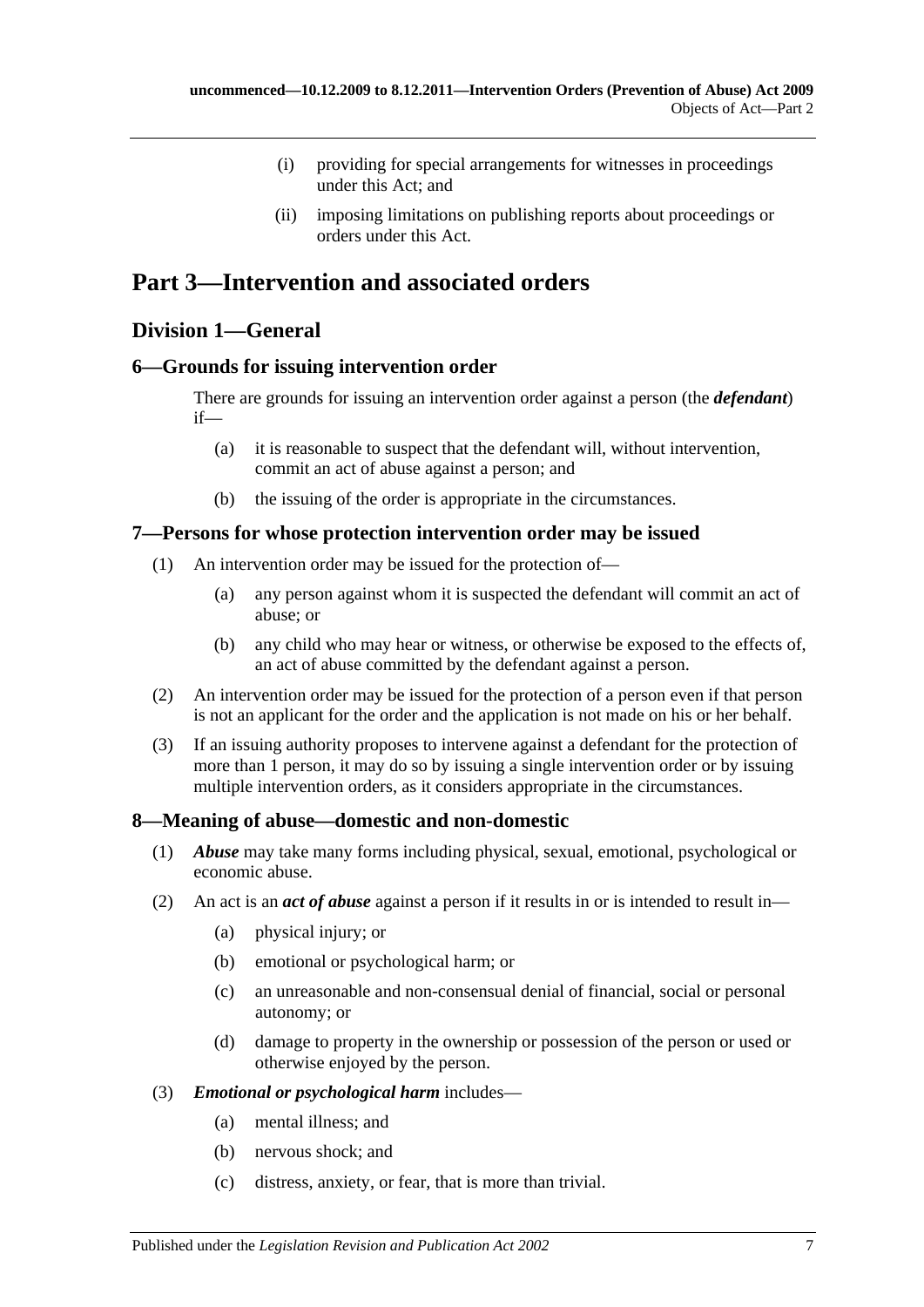#### (4) **Emotional or psychological harm—examples**

Without limiting [subsection](#page-6-5) (2)(b), an act of abuse against a person resulting in emotional or psychological harm may be comprised of any of the following:

- (a) sexually assaulting the person or engaging in behaviour designed to coerce the person to engage in sexual activity;
- (b) unlawfully depriving the person of his or her liberty;
- (c) driving a vehicle in a reckless or dangerous manner while the person is a passenger in the vehicle;
- (d) causing the death of, or injury to, an animal;
- (e) following the person;
- (f) loitering outside the place of residence of the person or some other place frequented by the person;
- (g) entering or interfering with property in the possession of the person;
- (h) giving or sending offensive material to the person, or leaving offensive material where it will be found by, given to or brought to the attention of the person;
- (i) publishing or transmitting offensive material by means of the Internet or some other form of electronic communication in such a way that the offensive material will be found by, or brought to the attention of, the person;
- (j) communicating with the person, or to others about the person, by way of mail, telephone (including associated technology), fax or the Internet or some other form of electronic communication in a manner that could reasonably be expected to cause emotional or psychological harm to the person;
- (k) keeping the person under surveillance;
- (l) directing racial or other derogatory taunts at the person;
- (m) threatening to withhold the person's medication or prevent the person accessing necessary medical equipment or treatment;
- (n) threatening to institutionalise the person;
- (o) threatening to withdraw care on which the person is dependent;
- (p) otherwise threatening to cause the person physical injury, emotional or psychological harm or an unreasonable and non-consensual denial of financial, social or domestic autonomy or to cause damage to property in the ownership or possession of the person or used or otherwise enjoyed by the person.

#### (5) **Unreasonable and non-consensual denial of financial, social or personal autonomy—examples**

Without limiting [subsection](#page-6-6) (2)(c), an act of abuse against a person resulting in an unreasonable and non-consensual denial of financial, social or personal autonomy may be comprised of any of the following:

(a) denying the person the financial autonomy that the person would have had but for the act of abuse;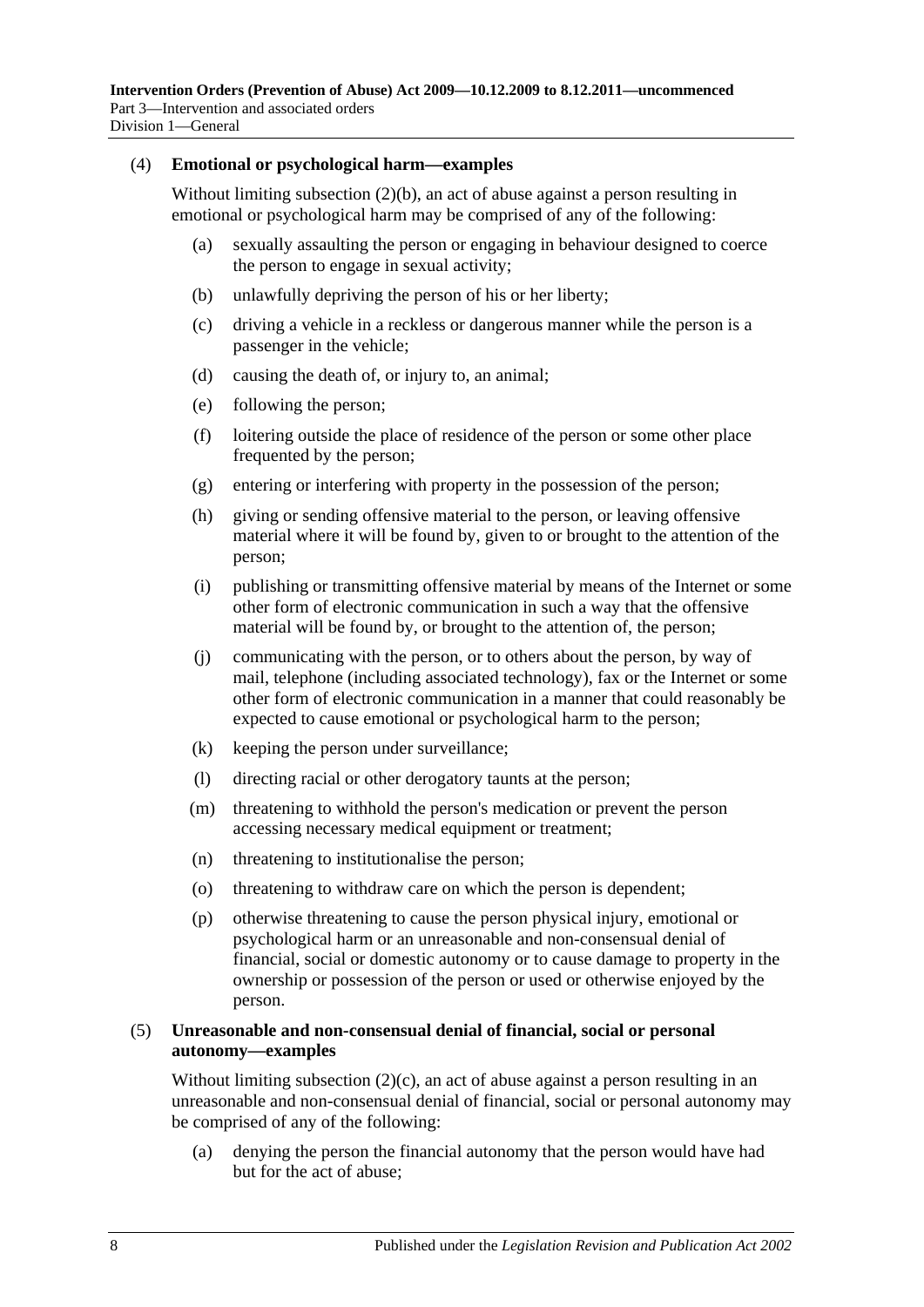- (b) withholding the financial support necessary for meeting the reasonable living expenses of the person (or any other person living with, or dependent on, the person) in circumstances in which the person is dependent on the financial support to meet those living expenses;
- (c) without lawful excuse, preventing the person from having access to joint financial assets for the purposes of meeting normal household expenses;
- (d) preventing the person from seeking or keeping employment;
- (e) causing the person through coercion or deception to—
	- (i) relinquish control over assets or income; or
	- (ii) claim social security payments; or
	- (iii) sign a power of attorney enabling the person's finances to be managed by another person; or
	- (iv) sign a contract for the purchase of goods or services; or
	- (v) sign a contract for the provision of finance; or
	- (vi) sign a contract of guarantee; or
	- (vii) sign any legal document for the establishment or operation of a business;
- (f) without permission, removing or keeping property that is in the ownership or possession of the person or used or otherwise enjoyed by the person;
- (g) disposing of property owned by the person, or owned jointly with the person, against the person's wishes and without lawful excuse;
- (h) preventing the person from making or keeping connections with the person's family, friends or cultural group, from participating in cultural or spiritual ceremonies or practices, or from expressing the person's cultural identity;
- (i) exercising an unreasonable level of control and domination over the daily life of the person.
- (6) If a defendant commits an act of abuse against a person, or threatens to do so, in order to cause emotional or psychological harm to another person or to deny another person financial, social or personal autonomy, the defendant commits an act of abuse against that other person.
- (7) A defendant may commit an act of abuse by causing or allowing another person to commit the act or to take part in the commission of the act.
- <span id="page-8-3"></span><span id="page-8-2"></span><span id="page-8-1"></span><span id="page-8-0"></span>(8) If the act of abuse is committed by a defendant against a person with whom the defendant is or was formerly in a relationship, it is referred to in this Act as an act of *domestic abuse*; and for that purpose, 2 persons are in a relationship if—
	- (a) they are married to each other; or
	- (b) they are domestic partners; or
	- (c) they are in some other form of intimate personal relationship in which their lives are interrelated and the actions of 1 affects the other; or
	- (d) 1 is the child, stepchild or grandchild, or is under the guardianship, of the other (regardless of age); or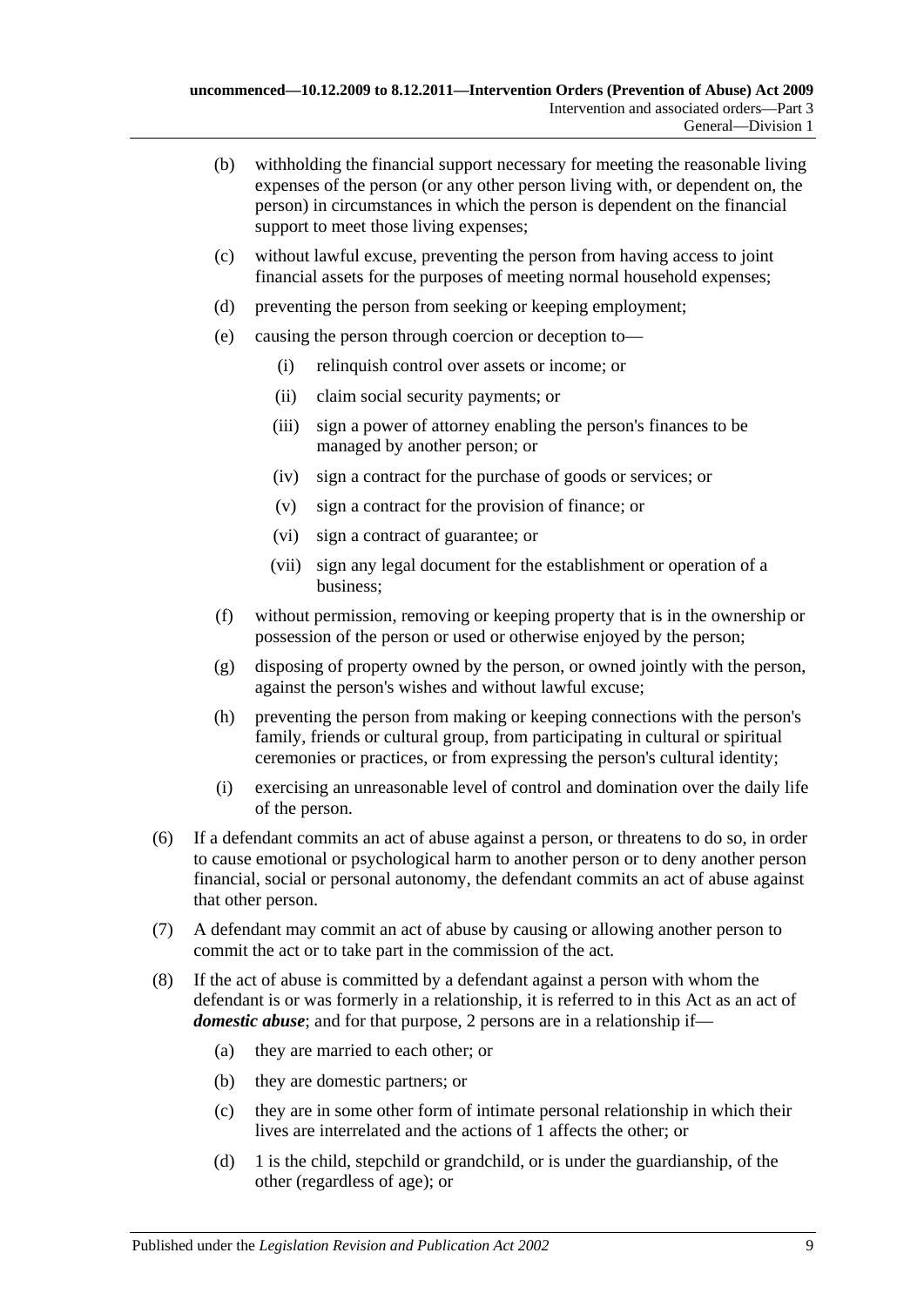- (e) 1 is a child, stepchild or grandchild, or is under the guardianship, of a person who is or was formerly in a relationship with the other under [paragraph](#page-8-1) (a), [\(b\)](#page-8-2) or [\(c\)](#page-8-3) (regardless of age); or
- (f) 1 is a child and the other is a person who acts in *loco parentis* in relation to the child; or
- (g) 1 is a child who normally or regularly resides or stays with the other; or
- (h) they are brothers or sisters or brother and sister; or
- (i) they are otherwise related to each other by or through blood, marriage, a domestic partnership or adoption; or
- (j) they are related according to Aboriginal or Torres Strait Islander kinship rules or are both members of some other culturally recognised family group; or
- (k) 1 is the carer (within the meaning of the *[Carers Recognition Act](http://www.legislation.sa.gov.au/index.aspx?action=legref&type=act&legtitle=Carers%20Recognition%20Act%202005) 2005*) of the other.
- <span id="page-9-2"></span>(9) An act of abuse may be committed by a defendant against a person with whom the defendant is not, and was not formerly, in a relationship (including in circumstances where the defendant imagines such a relationship) and such an act of abuse is referred to in this Act as an act of *non-domestic abuse*.

### <span id="page-9-0"></span>**9—Priority for intervention against domestic abuse**

Proceedings relating to intervention against domestic abuse must, as far as practicable, be dealt with as a matter of priority.

### <span id="page-9-1"></span>**10—Principles for intervention against abuse**

- (1) The following must be recognised and taken into account in determining whether it is appropriate to issue an intervention order and in determining the terms of an intervention order:
	- (a) abuse occurs in all areas of society, regardless of socio-economic status, health, age, culture, gender, sexuality, ability, ethnicity and religion;
	- (b) abuse may involve overt or subtle exploitation of power imbalances and may consist of isolated incidents or patterns of behaviour;
	- (c) it is of primary importance to prevent abuse and to prevent children from being exposed to the effects of abuse;
	- (d) as far as is practicable, intervention should be designed—
		- (i) to encourage defendants who it is suspected will, without intervention, commit abuse to accept responsibility and take steps to avoid committing abuse; and
		- (ii) to minimise disruption to protected persons and any child living with a protected person and to maintain social connections and support for protected persons; and
		- (iii) to ensure continuity and stability in the care of any child living with a protected person; and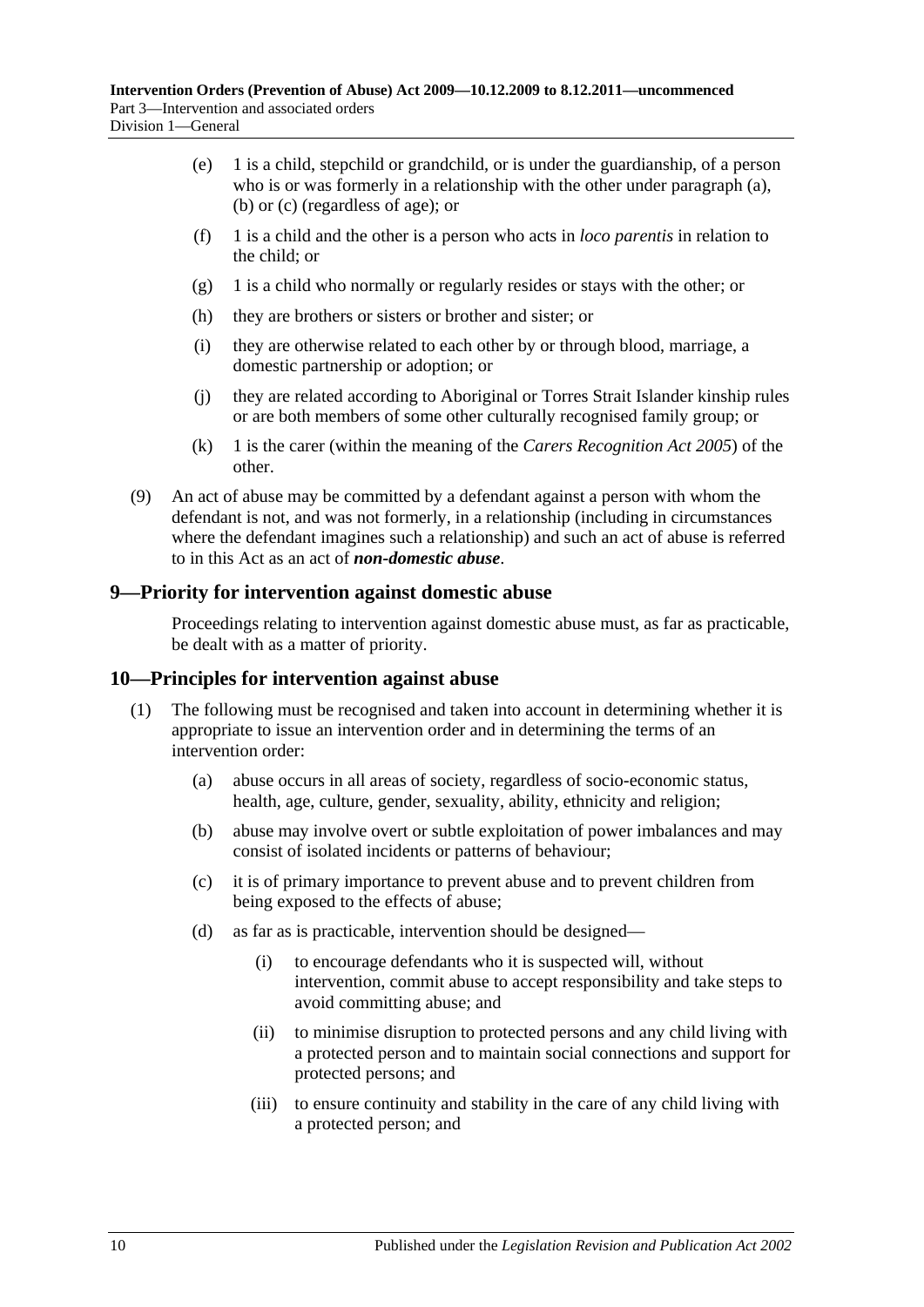- (iv) to allow education, training and employment of a protected person and any child living with a protected person, and arrangements for the care of such a child, to continue without interruption; and
- (v) if the defendant is a child—
	- (A) to ensure the child has appropriate accommodation, care and supervision; and
	- (B) to ensure the child has access to appropriate educational and health services; and
	- (C) to allow the education, training and employment of the child to continue without interruption.
- (2) The following must also be taken into account in determining whether it is appropriate to issue an intervention order and in determining the terms of an intervention order:
	- (a) any relevant Family Law Act order or Children's Protection Act order of which the issuing authority has been informed;
	- (b) how the intervention order would be likely to affect contact (in accordance with a relevant Family Law Act order or Children's Protection Act order or otherwise) between—
		- (i) the protected person or the defendant; and
		- (ii) any child of, or in the care of, either of those persons;
	- (c) any relevant agreement or order for the division of property under the *Family Law Act 1975* of the Commonwealth, or the *[Domestic Partners Property](http://www.legislation.sa.gov.au/index.aspx?action=legref&type=act&legtitle=Domestic%20Partners%20Property%20Act%201996)  Act [1996](http://www.legislation.sa.gov.au/index.aspx?action=legref&type=act&legtitle=Domestic%20Partners%20Property%20Act%201996)* or a corresponding law of another jurisdiction, of which the issuing authority has been informed;
	- (d) if considering whether to prohibit the defendant from taking possession of property or to require the defendant to return property to a protected person or to allow a protected person to recover or have access to or make use of property—the income, assets and liabilities of the defendant and the protected person (to the extent that the issuing authority has been informed of those matters);
	- (e) any other legal proceedings between the defendant and protected person of which the issuing authority has been informed.
- (3) Before issuing an intervention order the issuing authority must consider whether, if the whereabouts of a person proposed to be protected by the order are not known to the defendant, the issuing of the order would be counterproductive.
- (4) An issuing authority may take into account any other factor the authority considers relevant in the circumstances.

## <span id="page-10-0"></span>**11—Ongoing effect of intervention order**

- (1) An intervention order is ongoing and continues in force (subject to any variation or substitution of the order under this Act) until it is revoked.
- (2) Consequently, an issuing authority may not fix a date for the expiry of an intervention order or otherwise limit the duration of an intervention order.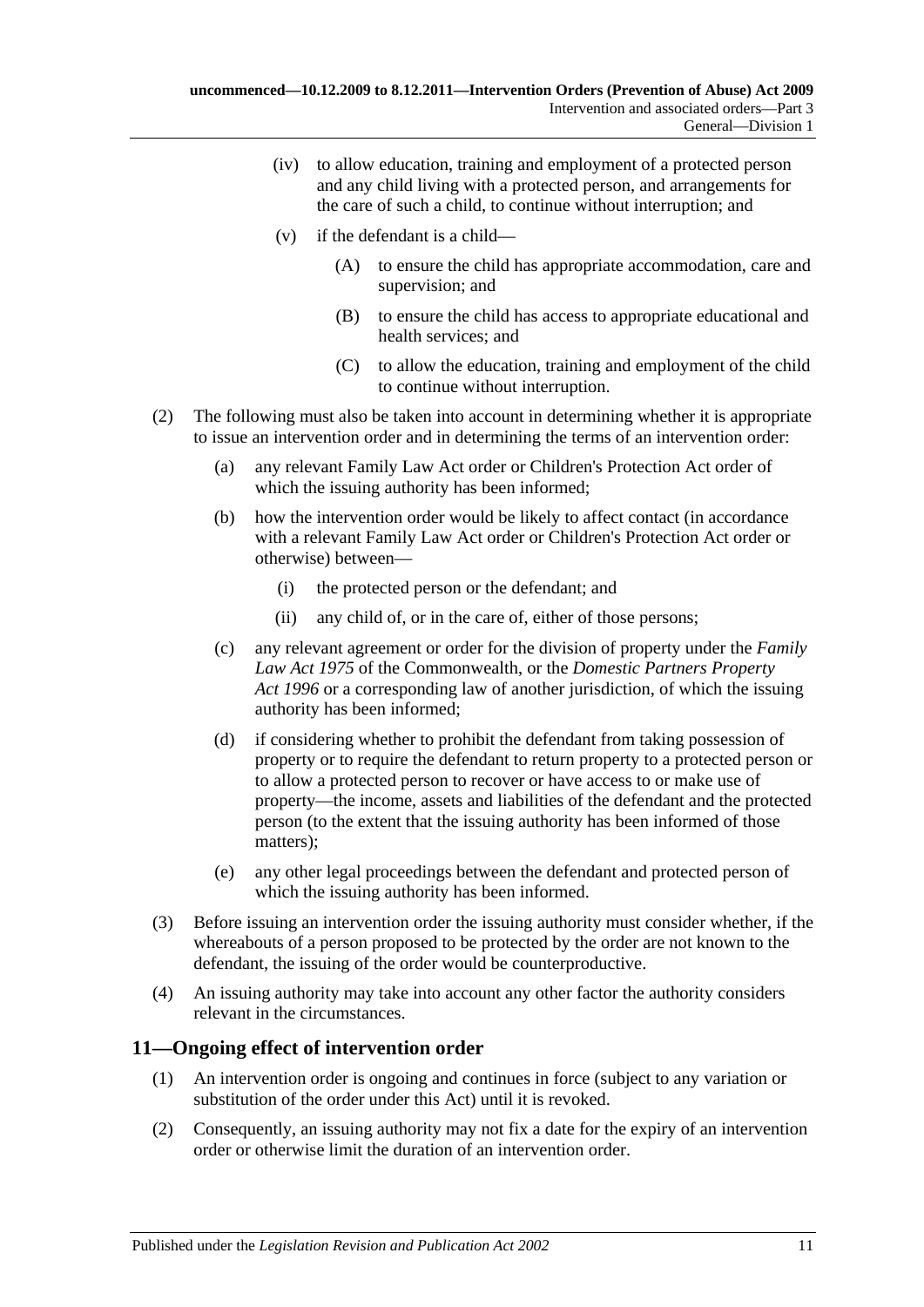### <span id="page-11-0"></span>**12—Terms of intervention order—general**

- <span id="page-11-2"></span><span id="page-11-1"></span>(1) An intervention order may do any 1 or more of the following:
	- (a) prohibit the defendant from being on premises at which a protected person resides or works;
	- (b) prohibit the defendant from being on specified premises frequented by a protected person;
	- (c) prohibit the defendant from being in a specified locality;
	- (d) prohibit the defendant from approaching within a specified distance of a protected person;
	- (e) prohibit the defendant from contacting, harassing, threatening or intimidating a protected person or any other person at a place where the protected person resides or works;
	- (f) prohibit the defendant from damaging specified property;
	- (g) prohibit the defendant from taking possession of specified personal property reasonably needed by a protected person;
	- (h) prohibit the defendant from causing or allowing another person to engage in the conduct referred to in any of [paragraphs](#page-11-1) (e) to  $(g)$ ;
	- (i) require the defendant to surrender specified weapons or articles that have been used, or that there is some reason to believe might be used, by the defendant to commit an act of abuse against a protected person;
	- (j) require the defendant to return specified personal property to a protected person;
	- (k) require the defendant to allow a protected person to recover or have access to or make use of specified personal property and to allow the person to be accompanied by a police officer or other specified person while doing so;
	- (l) impose any other requirement on the defendant to take, or to refrain from taking, specified action.
- (2) An intervention order may specify—
	- (a) conditions under which a prohibition imposed by the order does not apply; and
	- (b) conditions that must be complied with in relation to a requirement imposed by the order.
- (3) If an intervention order is designed to prevent a form of abuse involving the use or threatened use of particular weapons or articles, the terms of the order should, as far as is practicable, include surrender of the weapons or articles or other measures designed to minimise the risk of the defendant using or threatening to use the weapons or articles to commit an act of abuse against the protected person.
- (4) If an interim intervention order requires the surrender of specified weapons or articles, the order must provide for their safe keeping until the determination of proceedings under [section](#page-17-1) 23, but otherwise an intervention order may specify how surrendered weapons or articles are to be dealt with or disposed of.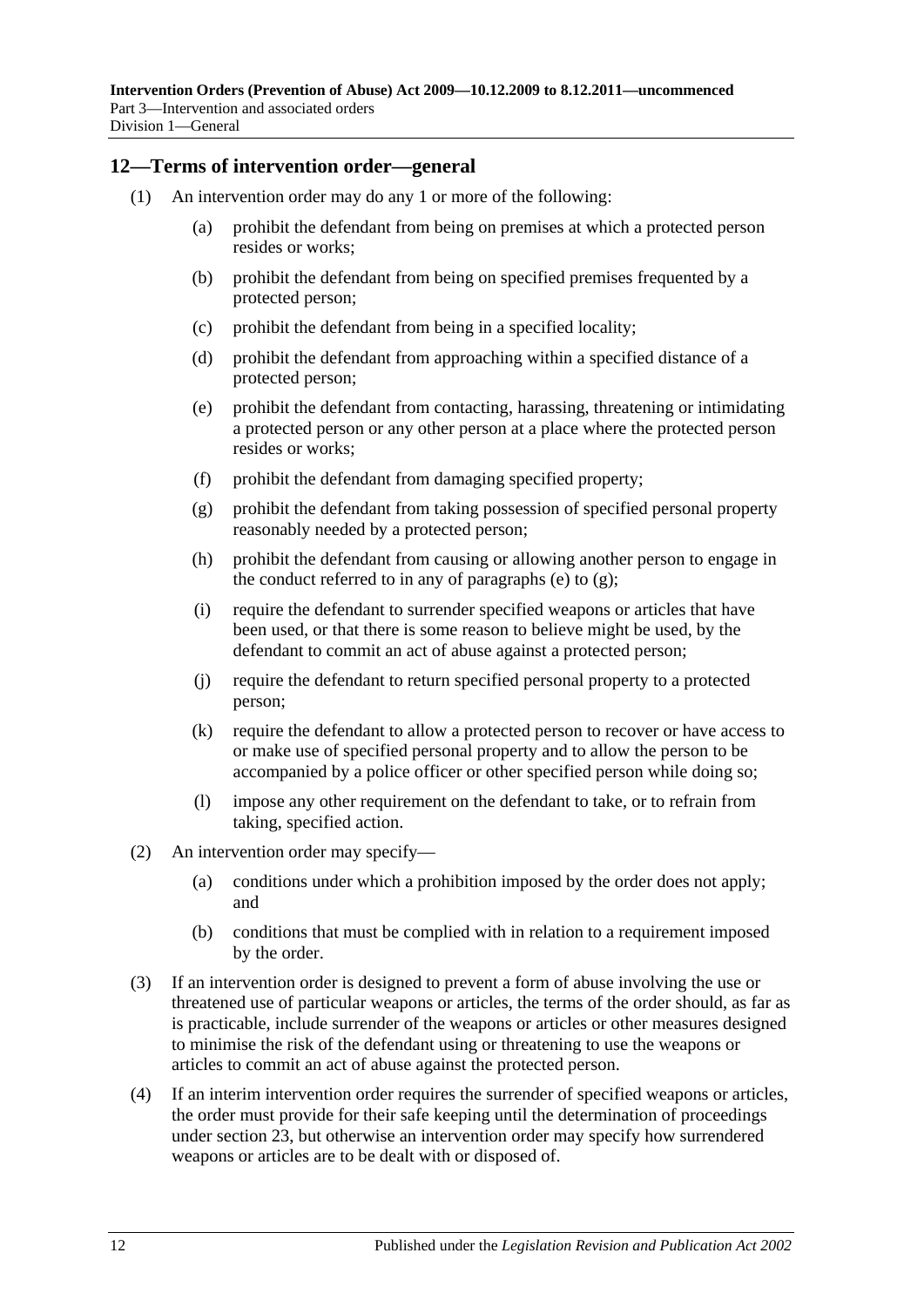- (5) An intervention order may be issued against the defendant in relation to premises or property despite the fact that the defendant has a legal or equitable interest in the premises or property.
- (6) If an intervention order prohibits the defendant from being on premises at which a protected person resides—
	- (a) the protected person may, despite any other Act or law, change any external door or window lock of the premises (and, if the premises are rented and a lock is so changed, the protected person must give a key to the lock to the landlord, except if the defendant is the landlord); and
	- (b) if the defendant is a party to a tenancy agreement for the premises—the defendant may not, despite any other Act or law, take any action to terminate the tenancy agreement before the determination of the proceedings under [section](#page-17-1) 23.

## <span id="page-12-0"></span>**13—Terms of intervention order—intervention programs**

- (1) An intervention order may require the defendant to undergo an assessment by the intervention program manager to determine—
	- (a) a form of intervention program that is appropriate for the defendant; and
	- (b) the defendant's eligibility for the services included on the program.
- (2) An intervention order issued by the Court may require the defendant to undertake an intervention program if the intervention program manager has advised the Court that—
	- (a) the defendant is eligible for the services to be included on the program in accordance with applicable eligibility criteria (if any); and
	- (b) those services are available for the defendant at a suitable time and place.
- (3) If an intervention order contains a requirement under this section, the defendant must comply with requirements regulating his or her participation in the assessment or intervention program notified from time to time by the defendant's case manager and a failure to comply with such a requirement constitutes a contravention of the term of the intervention order imposed under this section.

## <span id="page-12-1"></span>**14—Terms of intervention order—firearms**

- (1) Subject to this section, an intervention order must include the following terms (the *firearms terms*):
	- (a) any firearm in the possession of the defendant and any licence or permit held by the defendant authorising possession of a firearm must be surrendered to the Registrar of Firearms;
	- (b) while an intervention order remains in force against the defendant—
		- (i) any licence or permit held by the defendant authorising possession of a firearm is suspended; and
		- (ii) the defendant is disqualified from holding or obtaining a licence or permit authorising possession of a firearm; and
		- (iii) the defendant is prohibited from possessing a firearm in the course of his or her employment.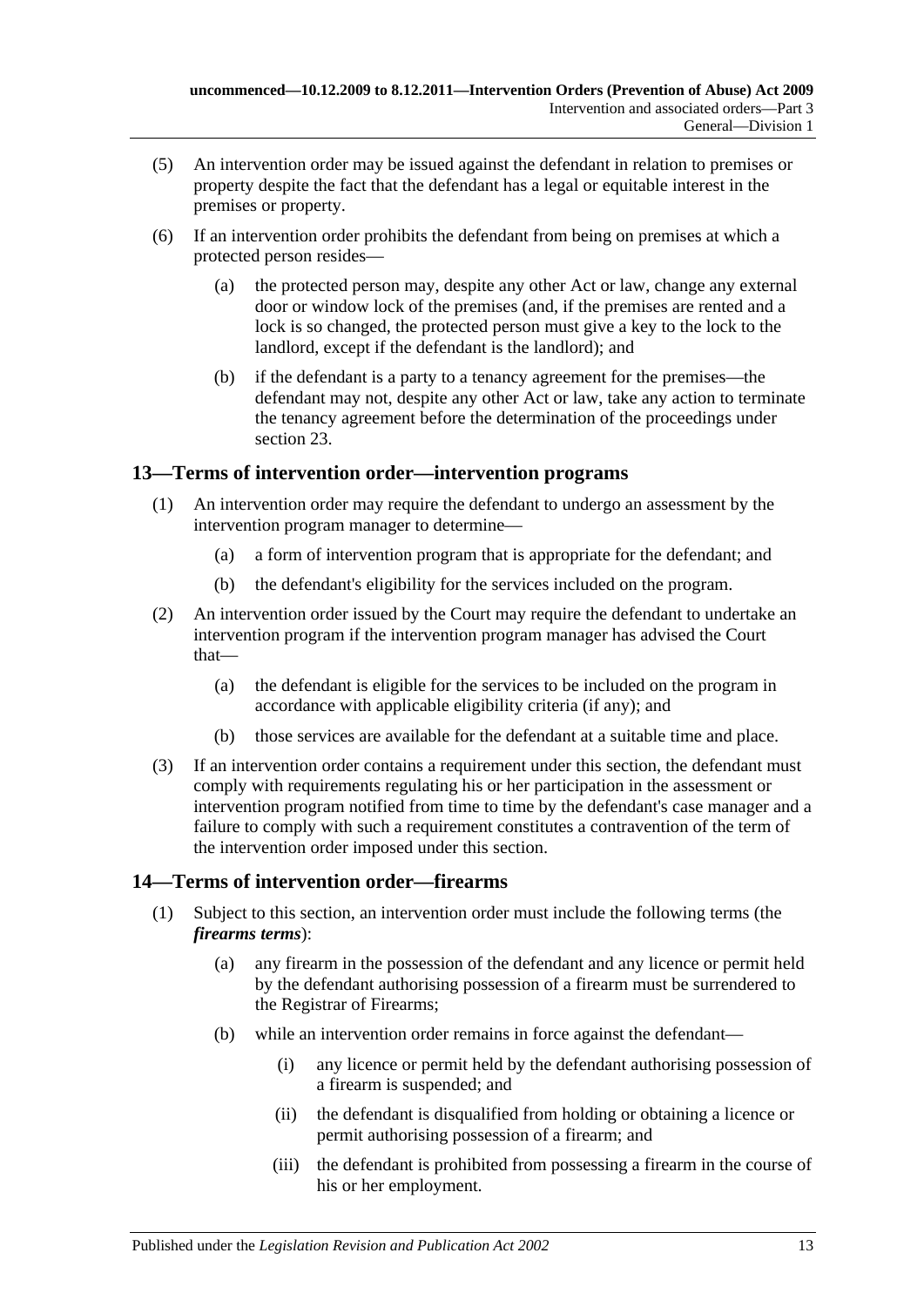(2) The Court need not include the firearms terms in an intervention order (other than an interim intervention order) if satisfied that the defendant has never been guilty of violent or intimidatory conduct and needs to have a firearm for purposes related to earning a livelihood.

## <span id="page-13-0"></span>**15—Terms of intervention order—date after which defendant may apply for variation or revocation**

- <span id="page-13-5"></span>(1) The Court may, when issuing or varying an intervention order (other than an interim intervention order), include a term fixing a date after which the defendant may apply for variation (or further variation) or revocation of the order.
- (2) The date must fall at least 12 months after the date of issue or variation of the order.
- (3) If the Court does not include in an intervention order (other than an interim intervention order) a term under [subsection](#page-13-5) (1), the intervention order will be taken to include a term fixing the date falling 12 months after the date of issue or variation of the order as the date after which the defendant may apply for variation (or further variation) or revocation of the order.

## <span id="page-13-1"></span>**16—Inconsistent Family Law Act or Children's Protection Act orders**

- (1) An intervention order is invalid to the extent of any inconsistency with a Family Law Act order of a kind referred to in section 68R of the *Family Law Act 1975* of the Commonwealth (but the Court may resolve the inconsistency by exercising its power to revive, vary, discharge or suspend the Family Law Act order under that section).
- (2) An intervention order prevails over an order under section 38 of the *[Children's](http://www.legislation.sa.gov.au/index.aspx?action=legref&type=act&legtitle=Childrens%20Protection%20Act%201993)  [Protection Act](http://www.legislation.sa.gov.au/index.aspx?action=legref&type=act&legtitle=Childrens%20Protection%20Act%201993) 1993* to the extent of any inconsistency (but the Youth Court may resolve the inconsistency by varying or revoking the order under that section on application under that Act).

## <span id="page-13-2"></span>**17—Explanation for defendant and protected persons**

An issuing authority must endeavour to ensure that the defendant and protected persons understand—

- (a) the terms and effect of an intervention order and any associated order, including, in the case of an interim intervention order, that the order acts as a summons; and
- (b) if relevant, the effect of [section](#page-13-1) 16; and
- (c) that a protected person cannot give permission for contravention of an order,

(but failure to do so will not make an order invalid).

## <span id="page-13-3"></span>**Division 2—Police orders**

## <span id="page-13-4"></span>**18—Interim intervention order issued by police**

- (1) Subject to [subsection](#page-13-6) (2), a police officer may issue an interim intervention order against a defendant if it appears to the police officer that there are grounds for issuing the order and the defendant is present before the police officer or in custody.
- <span id="page-13-6"></span>(2) If the police officer issuing the order is not of or above the rank of sergeant, the officer must, before issuing the order, obtain the authorisation (either orally or in writing) of a police officer of or above that rank.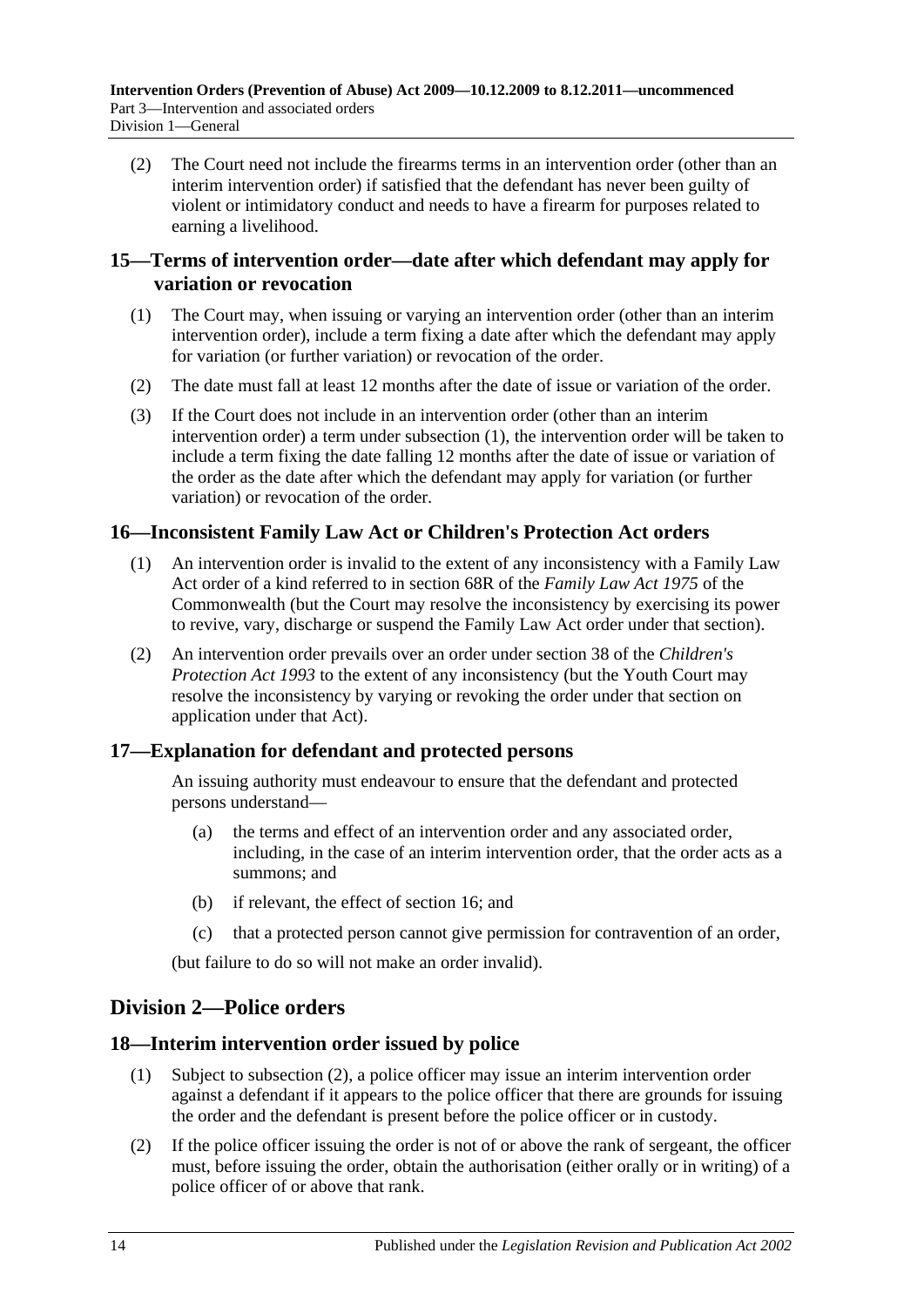- (3) An interim intervention order issued by a police officer must—
	- (a) be in a form approved by the Commissioner of Police; and
	- (b) identify the defendant and the persons protected by the order; and
	- (c) specify the prohibitions and requirements imposed by the order; and
	- (d) require the defendant to appear before the Court at a specified time and place (within 8 days after the date of the order or, if the Court will not be sitting at the place within that period, within 2 days after the Court next commences sitting at the place).
- (4) An interim intervention order issued by a police officer comes into force against the defendant when served on the defendant personally.
- (5) On an interim intervention order issued by a police officer being served on the defendant, the police officer issuing the order will be taken to have made an application to the Court for an intervention order and the defendant will be taken to have been issued a summons to appear before the Court as specified in the order for the purposes of the hearing and determination of the application under [section](#page-17-1) 23.
- (6) The Commissioner of Police must give a copy of an interim intervention order issued by a police officer to the Principal Registrar and each person protected by the order.
- <span id="page-14-3"></span>(7) A person against whom an interim intervention order is issued by a police officer must notify the Commissioner of Police in writing of an address for service.
- (8) The Commissioner of Police must notify the Principal Registrar of any address for service provided under [subsection](#page-14-3) (7).
- (9) The Principal Registrar must notify the relevant public sector agencies of the details of interim intervention orders issued by police officers.

### <span id="page-14-0"></span>**19—Revocation of interim intervention order by Commissioner of Police**

- (1) The Commissioner of Police may revoke an interim intervention order issued by a police officer by written notice served on the defendant personally or by post at the address for service provided by the defendant under this Act.
- (2) The Commissioner of Police must give a copy of a notice of revocation of an interim intervention order to the Principal Registrar and each person protected by the order.
- (3) The Principal Registrar must notify the relevant public sector agencies of the revocation of interim intervention orders by the Commissioner of Police.

### <span id="page-14-1"></span>**Division 3—Court orders**

### <span id="page-14-2"></span>**20—Application to Court for intervention order**

- (1) The following persons may make an application to the Court for an intervention order:
	- (a) a police officer;
	- (b) a person against whom it is alleged the defendant may commit an act of abuse or a suitable representative of such a person given permission to apply by the Court;
	- (c) a child who it is alleged may hear or witness, or otherwise be exposed to the effects of, an act of abuse committed by the defendant against a person;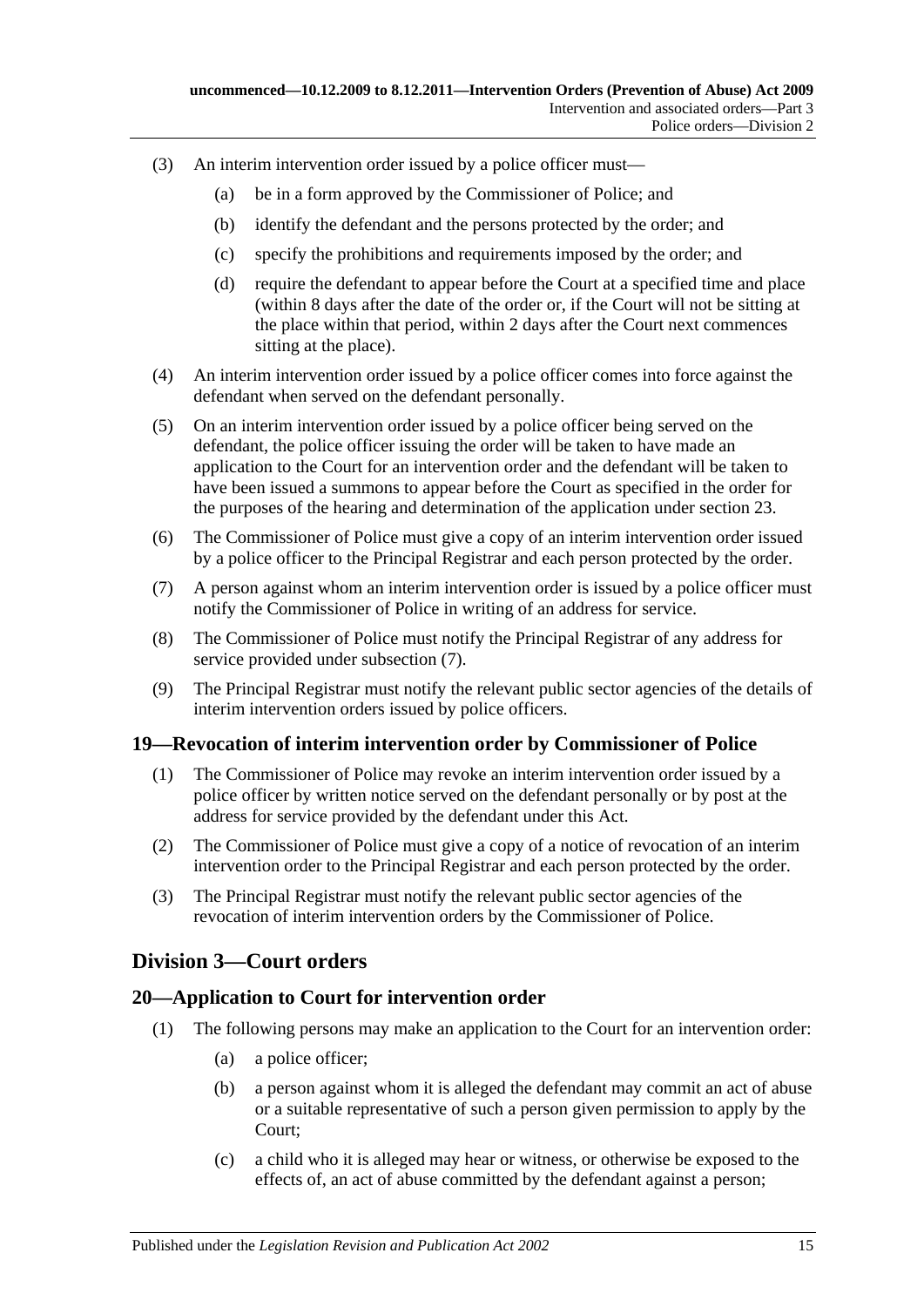- (d) if the defendant or a person proposed to be protected by the order is a child and there is a Children's Protection Act order under section 38 of the *[Children's Protection Act](http://www.legislation.sa.gov.au/index.aspx?action=legref&type=act&legtitle=Childrens%20Protection%20Act%201993) 1993* in force in respect of the child—the Minister responsible for the administration of that Act.
- (2) If the person entitled to apply is a child, the application may be made—
	- (a) by the child with the permission of the Court, if the child has attained the age of 14 years; or
	- (b) on behalf of the child by—
		- (i) a parent or guardian of the child; or
		- (ii) a person with whom the child normally or regularly resides; or
		- (iii) some other suitable representative of the child given permission to apply by the Court.
- (3) The applicant must inform the Court of any relevant Family Law Act order, Children's Protection Act order or agreement or order for the division of property under the *Family Law Act 1975* of the Commonwealth, or the *[Domestic Partners Property](http://www.legislation.sa.gov.au/index.aspx?action=legref&type=act&legtitle=Domestic%20Partners%20Property%20Act%201996)  Act [1996](http://www.legislation.sa.gov.au/index.aspx?action=legref&type=act&legtitle=Domestic%20Partners%20Property%20Act%201996)* or a corresponding law of another jurisdiction, any pending application for such an order, and any other legal proceedings between a person proposed to be protected by the order and the defendant, of which the applicant is aware (but an intervention order is not invalid merely because the applicant fails to so inform the Court).
- (4) A single application relating to the same defendant may be made by any number of persons.

### <span id="page-15-0"></span>**21—Preliminary hearing and issue of interim intervention order**

- (1) On an application for an intervention order in circumstances in which an interim intervention order has not been issued by a police officer, the Court must hold a preliminary hearing as soon as practicable and without summoning the defendant to appear.
- (2) If the application is made by telephone or other electronic means in accordance with rules of Court—
	- (a) the preliminary hearing may occur by oral questioning of the applicant and any other available witness or by other means contemplated by the rules; and
	- (b) if the Court is not satisfied that it is an appropriate case for completing the preliminary hearing without requiring the personal attendance of the applicant, the Court may adjourn the hearing to a time and place fixed by the Court and inform the applicant of the time and place so fixed.
- (3) At the preliminary hearing, the Court may—
	- (a) issue an interim intervention order against a defendant if it appears to the Court that there are grounds for issuing the order; or
	- (b) dismiss the application on the grounds that the application is frivolous, vexatious, without substance or has no reasonable prospect of success or on any other ground considered sufficient by the Court.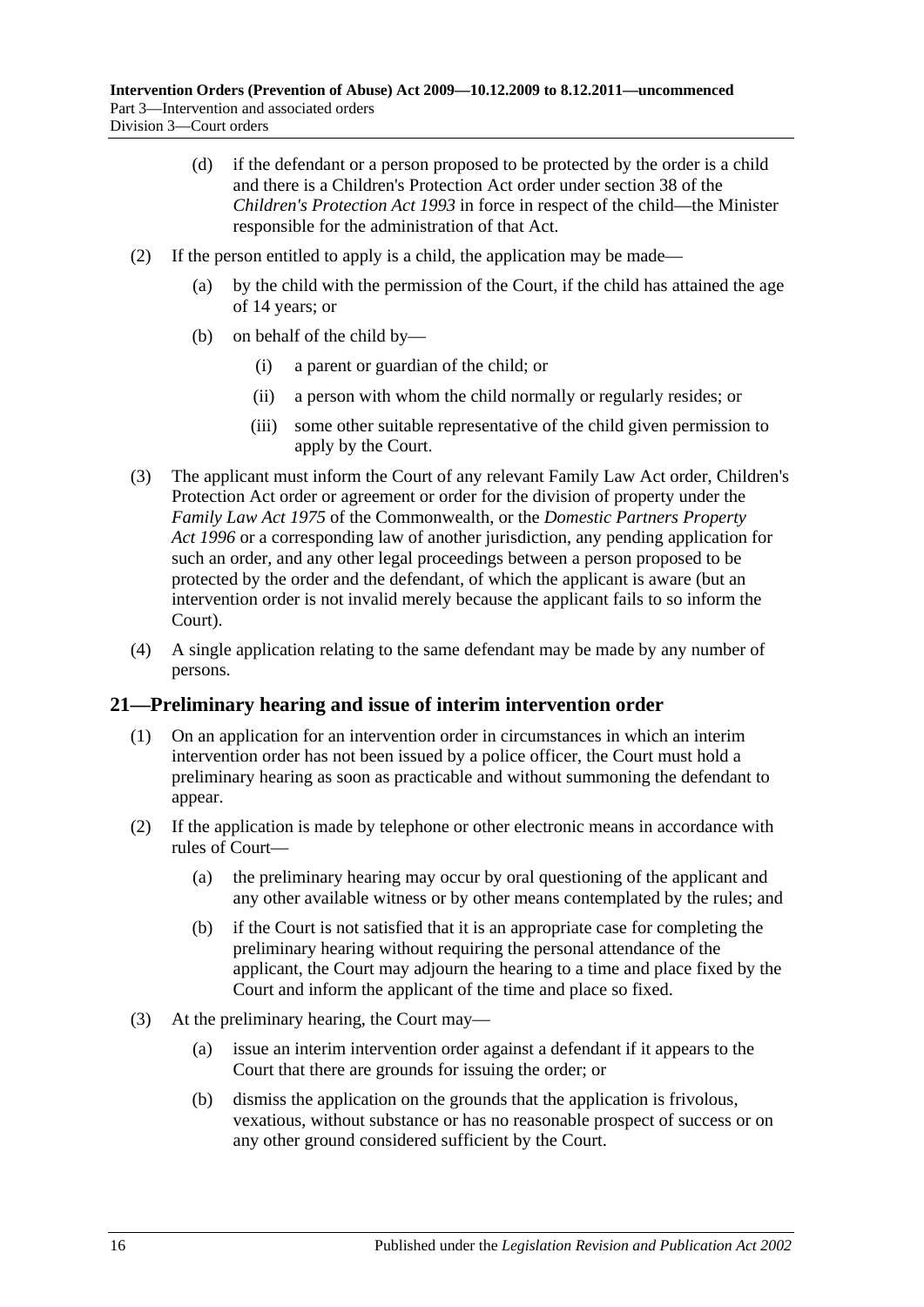- (4) If the applicant alleges non-domestic abuse and is a person other than a police officer, the Court must, in determining whether to exercise the discretion to dismiss the application, take into account—
	- (a) whether it might be appropriate and practicable for the parties to attempt to resolve the matter through mediation or by some other means; and
	- (b) whether the application is in the nature of a cross application; and
	- (c) any other matters that the Court considers relevant.
- (5) There is a presumption against exercising the discretion to dismiss the application if the applicant alleges an offence involving personal violence or an offence of stalking under section 19AA of the *[Criminal Law Consolidation Act](http://www.legislation.sa.gov.au/index.aspx?action=legref&type=act&legtitle=Criminal%20Law%20Consolidation%20Act%201935) 1935*.
- (6) The Court may issue an interim intervention order on the basis of evidence received in the form of an affidavit if the application is made by a police officer or a person introduced by a police officer but, in that case—
	- (a) the deponent must, if the defendant so requires, appear personally at the proceedings for the determination of the application to give oral evidence of the matters referred to in the affidavit; and
	- (b) if the deponent does not appear personally to give evidence as so required—the Court may not rely on the evidence contained in the affidavit for the purpose of determining the application.
- (7) An interim intervention order issued by the Court must—
	- (a) identify the defendant and the persons protected by the order; and
	- (b) specify the prohibitions and requirements imposed by the order; and
	- (c) require the defendant to appear before the Court at a specified time and place (within 8 days after the date of the order or, if the Court will not be sitting at the place within that period, within 2 days after the Court next commences sitting at the place).
- (8) An interim intervention order issued by the Court comes into force against the defendant when served on the defendant personally or in some other manner authorised by the Court.
- (9) On an interim intervention order issued by the Court being served on the defendant, the defendant will be taken to have been issued a summons to appear before the Court as specified in the order for the purposes of the hearing and determination of the application.
- (10) The Principal Registrar must give a copy of an interim intervention order issued by the Court to—
	- (a) the Commissioner of Police; and
	- (b) each person protected by the order; and
	- (c) if the applicant is not a police officer or a person protected by the order—the applicant.
- (11) The Principal Registrar must notify the relevant public sector agencies of the details of interim intervention orders issued by the Court.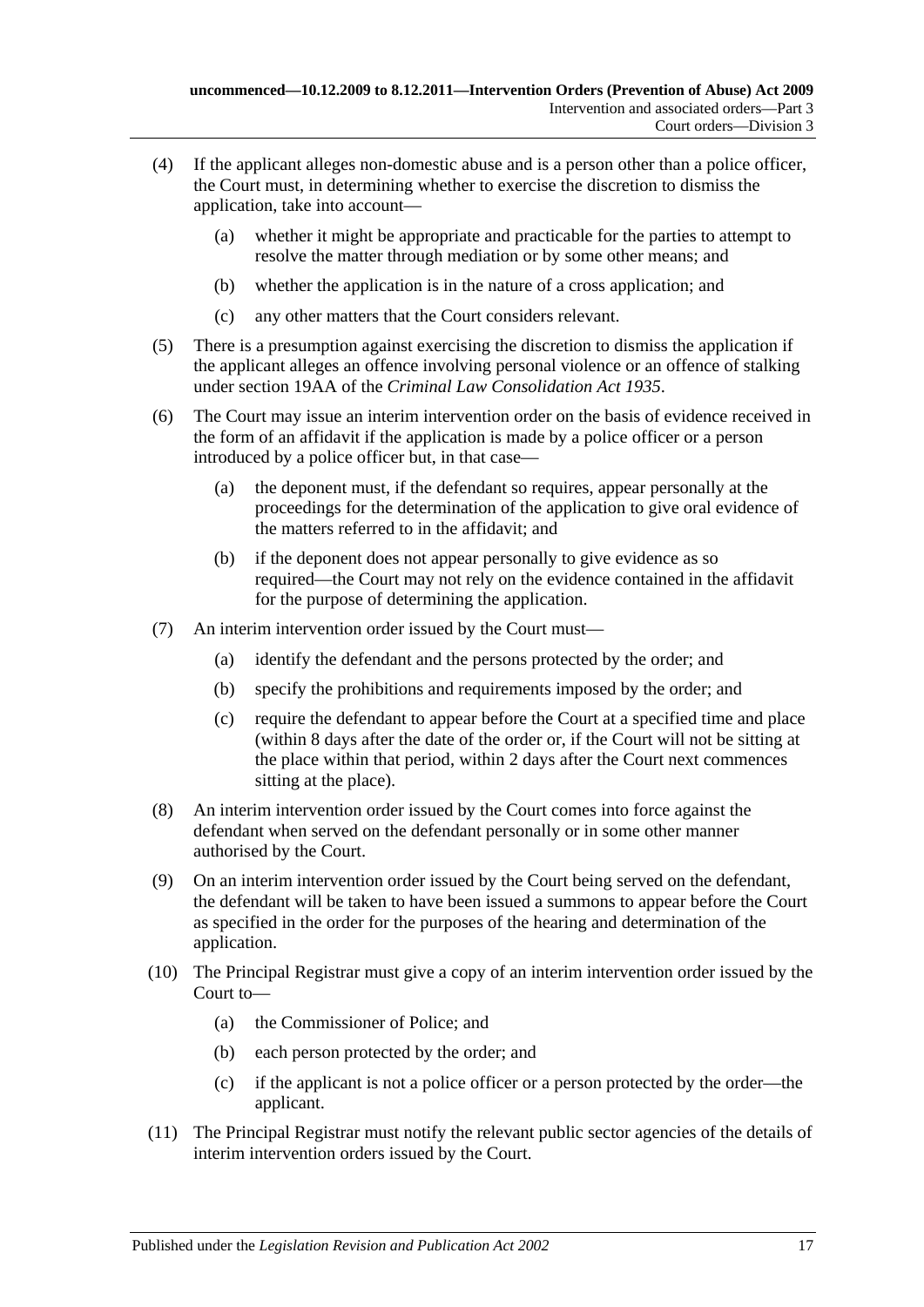- (12) A person against whom an interim intervention order is issued by the Court must notify the Principal Registrar in writing of an address for service.
- (13) If a hearing is adjourned under this section, the Court need not be constituted at the adjourned hearing of the same judicial officer as ordered the adjournment.

### <span id="page-17-0"></span>**22—Adjournments**

- (1) The Court may, from time to time without requiring the attendance of any party, adjourn the hearing of an application for an intervention order at which a defendant is required by an interim intervention order to appear to a later date if satisfied that the interim intervention order has not been served or that there is other adequate reason for the adjournment.
- (2) The date fixed for an adjourned hearing must be within 8 days after the date on which the adjournment is ordered, unless the Court is satisfied—
	- (a) that a later date is required to enable the interim intervention order to be served; or
	- (b) that there is other adequate reason for fixing a later date.
- (3) If a hearing is adjourned under this section, the Court need not be constituted at the adjourned hearing of the same judicial officer as ordered the adjournment.

### <span id="page-17-1"></span>**23—Determination of application for intervention order**

- (1) On the hearing of an application for an intervention order, the Court may—
	- (a) confirm the interim intervention order issued against the defendant as an intervention order; or
	- (b) issue an intervention order in substitution for an interim intervention order issued against the defendant; or
	- (c) dismiss the application and revoke the interim intervention order issued against the defendant.
- (2) An intervention order may be confirmed or issued in the absence of the defendant if the defendant failed to appear at the hearing of the application as required by the interim intervention order issued against the defendant or by conditions of bail.
- (3) If a defendant disputes some or all of the grounds on which an intervention order is sought but consents to the order, the Court may confirm or issue the order without receiving any further submissions or evidence as to the grounds.
- (4) If an interim intervention order is confirmed, the order continues in force against the defendant as an intervention order without any further requirement for service.
- (5) An intervention order that is issued in substitution for an interim intervention order comes into force against the defendant when served on the defendant personally or in some other manner authorised by the Court (and until the order is so served the interim intervention order continues in force against the defendant).
- (6) If an interim intervention order is revoked, the Principal Registrar must serve written notice of the revocation on the defendant personally or by post at the address for service provided by the defendant under this Act or in some other manner authorised by the Court.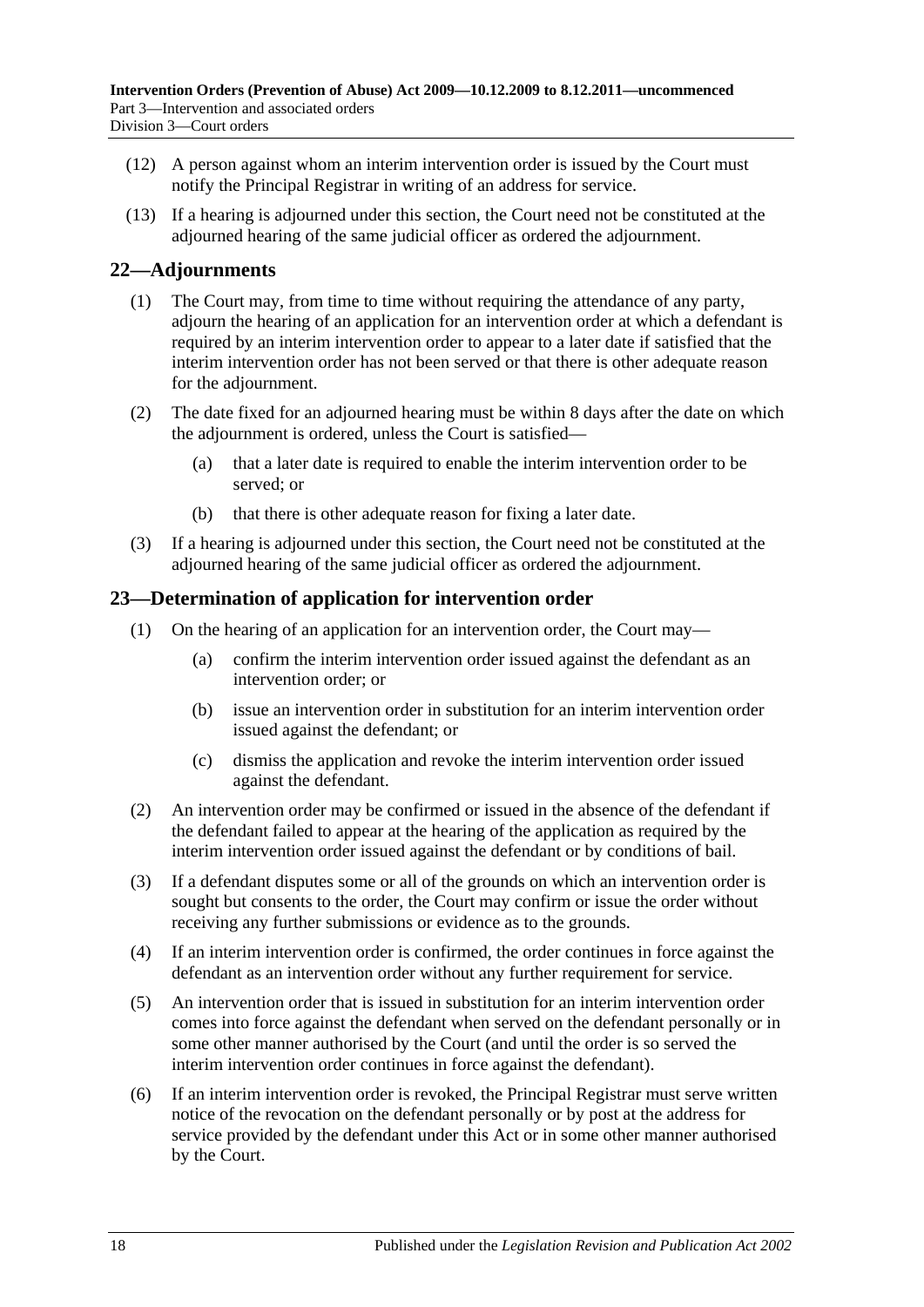- (7) The Principal Registrar must give a copy of an intervention order issued by the Court, or a notice of revocation of an interim intervention order, to—
	- (a) the Commissioner of Police; and
	- (b) each person protected by the order; and
	- (c) if the applicant is not a police officer or a person protected by the order—the applicant.
- (8) The Principal Registrar must notify the relevant public sector agencies of the details of intervention orders issued by the Court and of the revocation of interim intervention orders by the Court.

### <span id="page-18-0"></span>**24—Problem gambling order**

- (1) If the Court confirms an interim intervention order as an intervention order against a defendant or issues an intervention order against a defendant in substitution for an interim intervention order, the Court may make an order (a *problem gambling order*) that the defendant is subject to a problem gambling family protection order under the *[Problem Gambling Family Protection Orders Act](http://www.legislation.sa.gov.au/index.aspx?action=legref&type=act&legtitle=Problem%20Gambling%20Family%20Protection%20Orders%20Act%202004) 2004* imposing specified requirements or orders of a kind that could be imposed by the Independent Gambling Authority under that Act.
- (2) A problem gambling order must be served on the defendant personally or in some other manner authorised by the Court and is not binding on the defendant until so served.
- (3) If the problem gambling family protection order to which the defendant is subject includes an attachment order (within the meaning of the *[Problem Gambling Family](http://www.legislation.sa.gov.au/index.aspx?action=legref&type=act&legtitle=Problem%20Gambling%20Family%20Protection%20Orders%20Act%202004)  [Protection Orders Act](http://www.legislation.sa.gov.au/index.aspx?action=legref&type=act&legtitle=Problem%20Gambling%20Family%20Protection%20Orders%20Act%202004) 2004*), the attachment order must be served on the third person specified in the order personally or in some other manner authorised by the Court and is not binding on the third person until so served.
- (4) A problem gambling order continues in force (subject to any variation of the order under this Act) until it is revoked.
- (5) If the Court orders that the defendant is subject to a problem gambling family protection order, the Principal Registrar must give a copy of the order to—
	- (a) the Independent Gambling Authority; and
	- (b) the proprietor or licensee of any premises specified in the order; and
	- (c) the Commissioner of Police; and
	- (d) each person for whose benefit the order is made; and
	- (e) if the applicant for the intervention order is not a police officer or a person protected by the order—the applicant.

### <span id="page-18-1"></span>**25—Tenancy order**

- $(1)$  If—
	- (a) the Court confirms an interim intervention order as an intervention order against a defendant or issues an intervention order against a defendant in substitution for an interim intervention order; and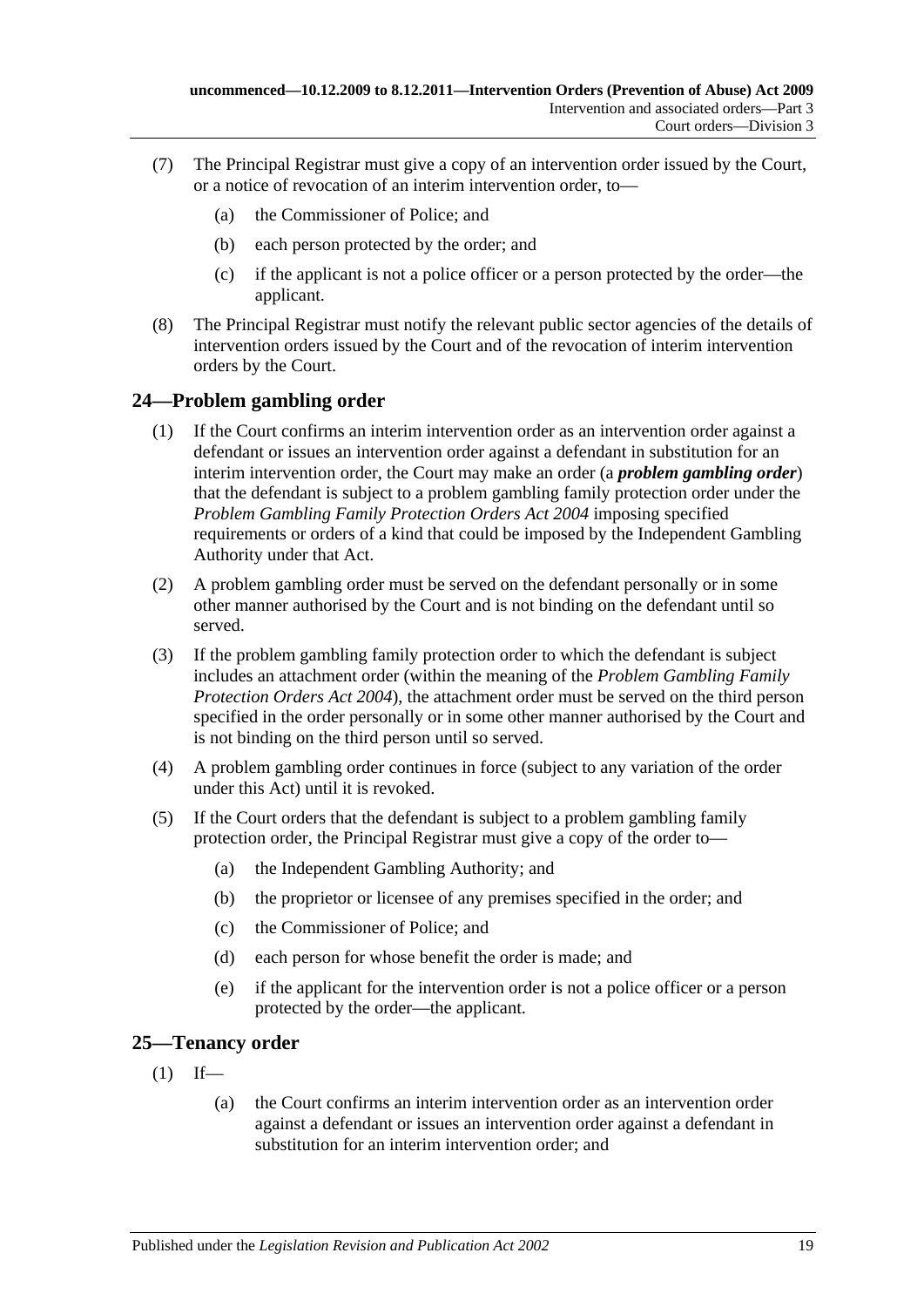- (b) the intervention order prohibits the defendant from being on premises at which a protected person resides; and
- (c) the defendant and protected person previously resided together on the premises; and
- (d) the premises are subject to a tenancy agreement to which the defendant is a party,

the Court may make an order (a *tenancy order*) that the defendant will be taken to have assigned the defendant's interest in the tenancy agreement to a specified person or persons with the landlord's consent.

- (2) However, a tenancy order may only be made if the Court is satisfied that the assignee consents to the assignment and—
	- (a) in a case where the landlord is a registered housing co-operative—the assignee is eligible for membership of the co-operative and willing to accept the responsibilities of membership; and
	- (b) in a case where the landlord is the South Australian Housing Trust or a subsidiary of the South Australian Housing Trust—the assignee meets the eligibility requirements of the Trust; and
	- (c) in any case—the assignee could reasonably be expected to comply with the obligations under the tenancy agreement,

(so that it would be unreasonable for the landlord to withhold consent to the assignment).

- (3) A tenancy order takes effect on the day on which it is made or on such later day as is specified in the order.
- (4) If a tenancy order is made—
	- (a) the effect of the assignment is that the assignee is substituted for the assignor as tenant under the tenancy agreement (but the assignor remains responsible for liabilities that accrued before the date of the assignment); and
	- (b) the assignee is liable to indemnify the assignor for liabilities incurred by the assignor to the landlord because of a breach of the tenancy agreement by the assignee; and
	- (c) an amount paid by the assignor and held by way of security for the performance of obligations under the tenancy agreement will (unless the parties agree to the contrary) continue to be held as security for the proper performance by the assignee of obligations under the tenancy agreement.
- (5) The Registrar must give a copy of a tenancy order to—
	- (a) the protected person; and
	- (b) the defendant; and
	- (c) the landlord; and
	- (d) if the assignee is not the protected person—the assignee; and
	- (e) the Registrar of the Residential Tenancies Tribunal.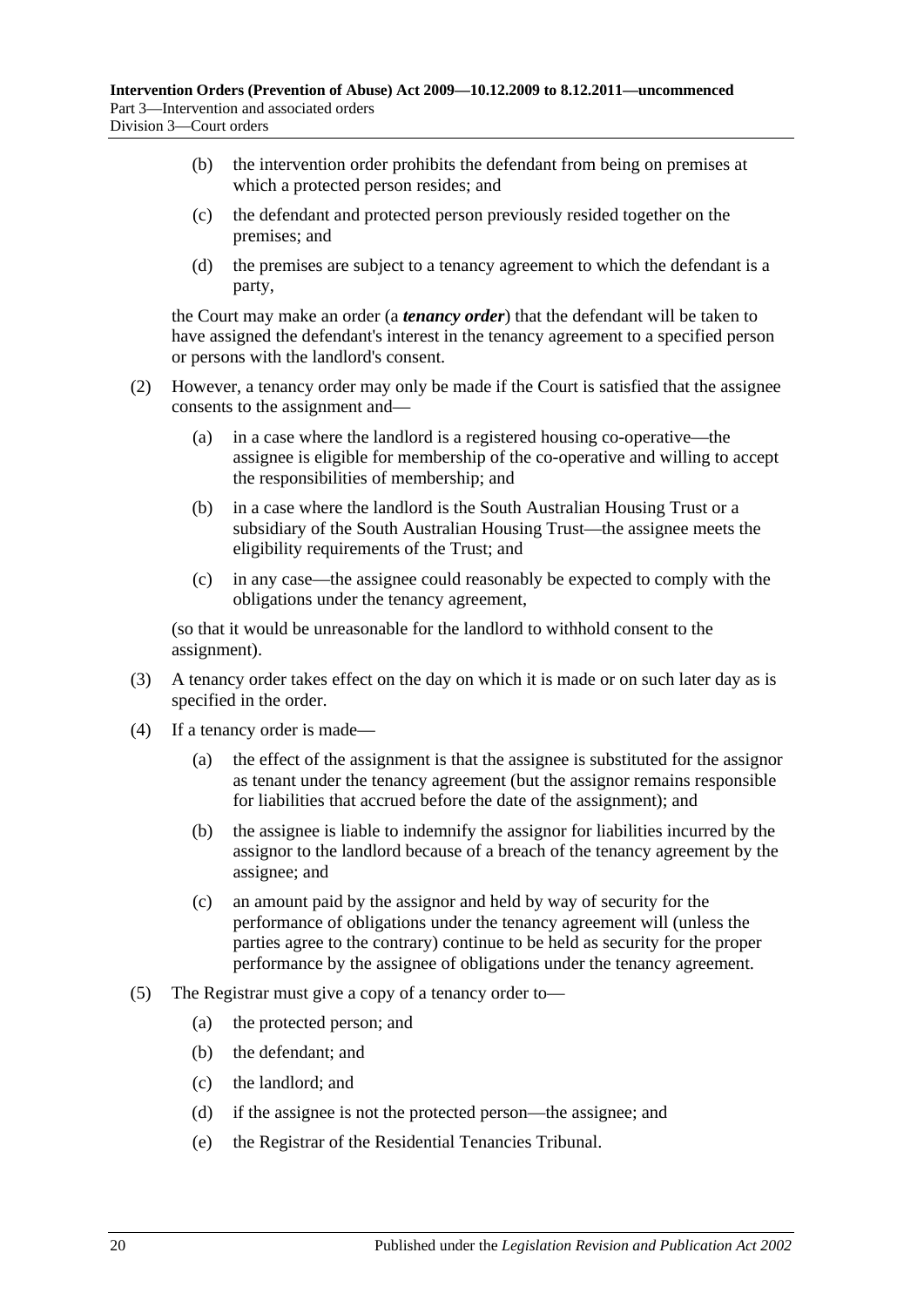## <span id="page-20-0"></span>**Division 4—Variation or revocation of orders**

### <span id="page-20-1"></span>**26—Intervention orders**

- (1) The Court may vary or revoke an intervention order on application by—
	- (a) a police officer; or
	- (b) a person protected by the order or a suitable representative of such a person given permission to apply by the Court; or
	- (c) if the defendant or a person protected by the order is a child and there is a Children's Protection Act order under section 38 of the *[Children's Protection](http://www.legislation.sa.gov.au/index.aspx?action=legref&type=act&legtitle=Childrens%20Protection%20Act%201993)  Act [1993](http://www.legislation.sa.gov.au/index.aspx?action=legref&type=act&legtitle=Childrens%20Protection%20Act%201993)* in force in respect of the child—the Minister responsible for the administration of that Act; or
	- (d) the defendant.
- (2) If the person entitled to apply is a child, the application may be made—
	- (a) by the child with the permission of the Court, if the child has attained the age of 14 years; or
	- (b) on behalf of the child by—
		- (i) a parent or guardian of the child; or
		- (ii) a person with whom the child normally or regularly resides; or
		- (iii) any other suitable representative of the child with the permission of the Court.
- (3) An application for variation or revocation of an intervention order (other than an interim intervention order) may only be made by the defendant after the date fixed by the order.
- (4) On an application for variation or revocation of an intervention order (other than an interim intervention order) by the defendant, the Court may, without receiving submissions or evidence from the protected person, dismiss the application—
	- (a) if satisfied that the application is frivolous or vexatious; or
	- (b) if not satisfied that there has been a substantial change in the relevant circumstances since the order was issued or last varied.
- (5) The Court must, before varying or revoking an intervention order under this section—
	- (a) allow the defendant and each person protected by the order a reasonable opportunity to be heard on the matter; and
	- (b) have regard to the same matters that the Court is required to have regard to in considering whether or not to make an intervention order and in considering the terms of an intervention order.
- (6) The Court may not vary an intervention order by removing the firearms terms unless satisfied that the defendant has never been guilty of violent or intimidatory conduct and needs to have a firearm for purposes related to earning a livelihood.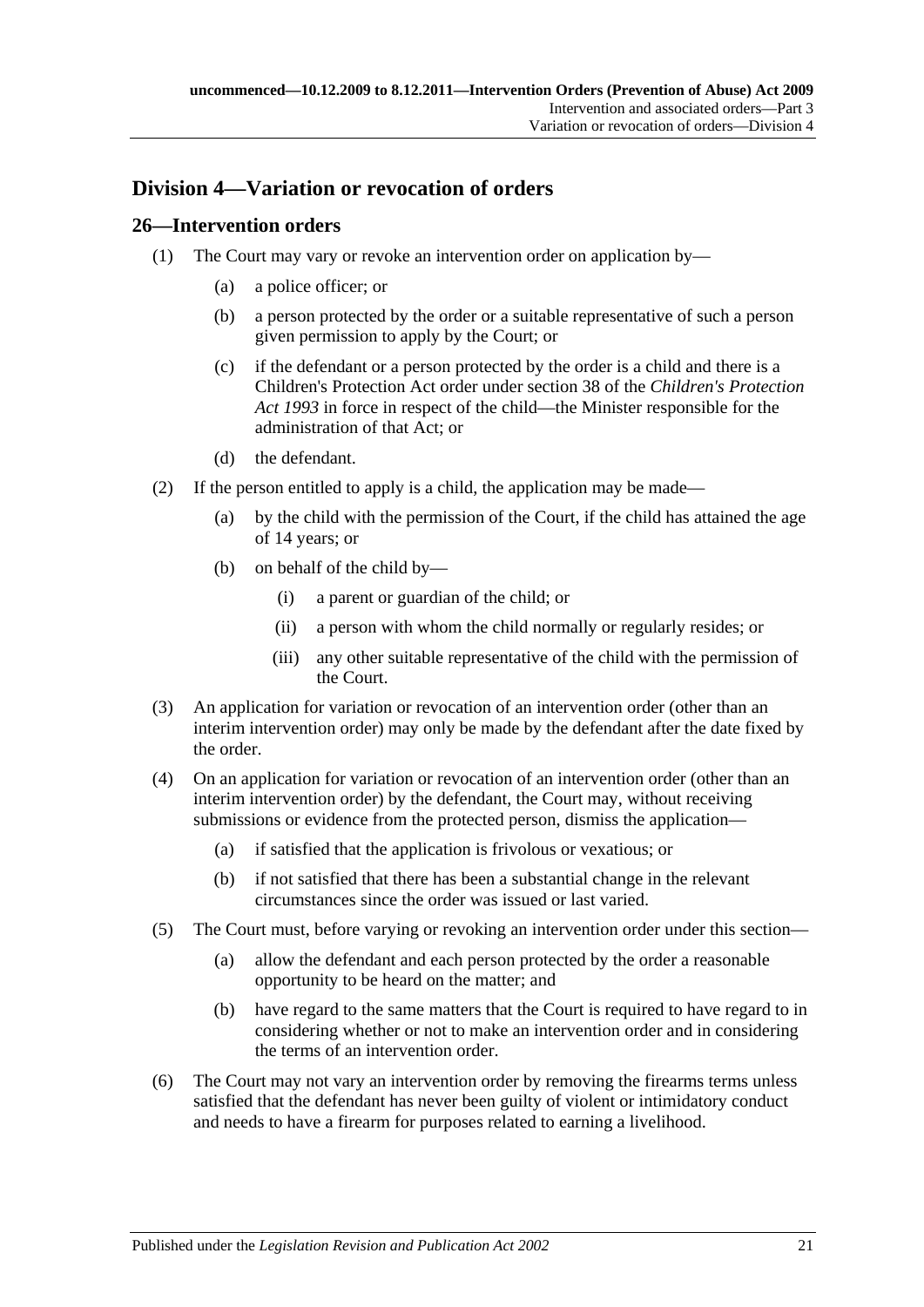- (7) If an intervention order is varied, the order in its amended form must be served on the defendant personally or in some other manner authorised by the Court and until so served—
	- (a) the variation is not binding on the defendant; but
	- (b) the order as in force prior to the variation continues to be binding on the defendant.
- (8) If an intervention order is revoked, the Principal Registrar must serve written notice of the revocation on the defendant personally or by post at the address for service provided by the defendant under this Act or in some other manner authorised by the Court.
- (9) If an intervention order is varied or revoked, the Principal Registrar must give notice of the variation or revocation to—
	- (a) the Commissioner of Police; and
	- (b) each person protected by the order; and
	- (c) if the applicant for the intervention order is not a police officer or a person protected by the order—the applicant; and
	- (d) each of the relevant public sector agencies.

### <span id="page-21-0"></span>**27—Problem gambling orders**

- (1) The Court may vary or revoke a problem gambling order—
	- (a) on revoking the intervention order with which it is associated; or
	- (b) on application by a defendant subject to the intervention order with which it is associated or a person for whose benefit the problem gambling family protection order to which the defendant is subject under the order applies.
- (2) If on revoking an intervention order the Court does not revoke an associated problem gambling order, the problem gambling family protection order to which the defendant is subject under the order continues in force under the *[Problem Gambling Family](http://www.legislation.sa.gov.au/index.aspx?action=legref&type=act&legtitle=Problem%20Gambling%20Family%20Protection%20Orders%20Act%202004)  [Protection Orders Act](http://www.legislation.sa.gov.au/index.aspx?action=legref&type=act&legtitle=Problem%20Gambling%20Family%20Protection%20Orders%20Act%202004) 2004* as if it had been issued under that Act and, consequently, is subject to variation or revocation by the Independent Gambling Authority under that Act.

## <span id="page-21-1"></span>**Division 5—Evidentiary matters**

### <span id="page-21-2"></span>**28—Burden of proof**

In proceedings under this Part, the Court is to decide questions of fact on the balance of probabilities.

### <span id="page-21-3"></span>**29—Special arrangements for evidence and cross-examination**

(1) The Court may order that special arrangements be made for taking the evidence of a person against whom it is alleged the defendant has committed or might commit an act of abuse or a child who it is alleged has been or might be exposed to the effects of an act of abuse committed by the defendant against a person.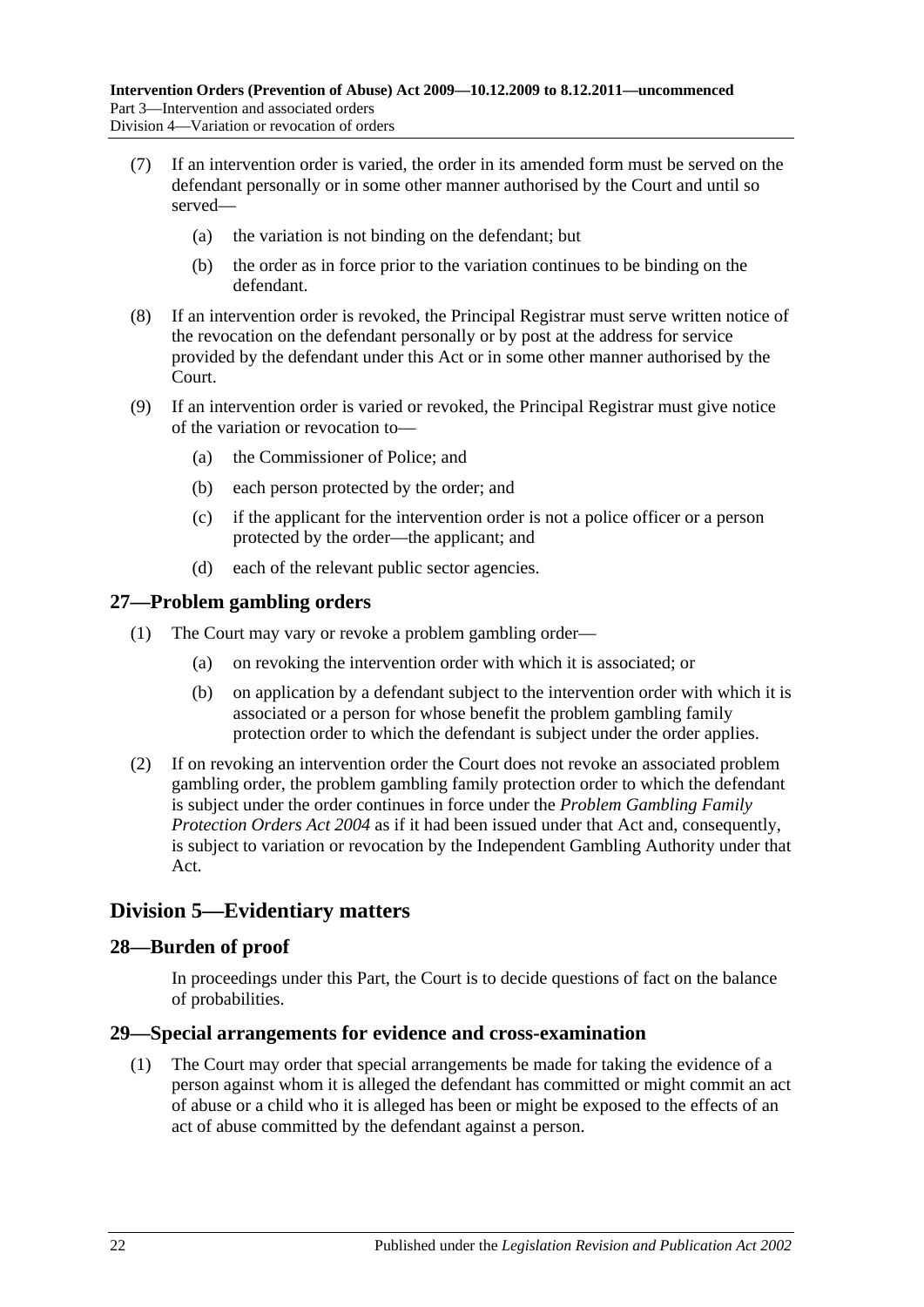- (2) Without limiting the kind of order that may be made under this section, the Court may make 1 or more of the following orders:
	- (a) an order that the evidence be given outside the Court and transmitted to the Court by means of closed circuit television;
	- (b) an order that the evidence be taken outside the Court and that an audio visual record of the evidence be made and replayed in the Court;
	- (c) an order that a screen, partition or one-way glass be placed to obscure the view of a party to whom the evidence relates or some other person;
	- (d) an order that the defendant be excluded from the place where the evidence is taken, or otherwise be prevented from directly seeing and hearing the witness while giving evidence;
	- (e) an order that the witness be accompanied by a relative or friend for the purpose of providing emotional support;
	- (f) if the witness suffers from a physical or mental disability—an order that the evidence be taken in a particular way (to be specified by the Court) that will, in the Court's opinion, facilitate the taking of evidence from the witness or minimise the witness's embarrassment or distress.
- (3) Special arrangements made under this section may relate to the evidence of the witness as a whole or to particular aspects of the evidence of the witness, such as cross-examination and re-examination.
- (4) Cross-examination of a person against whom it is alleged the defendant has committed or might commit an act of abuse or a child who it is alleged has been or might be exposed to the effects of an act of abuse committed by the defendant against a person is—
	- (a) to be by counsel; or
	- (b) if the defendant is not legally represented in the proceedings—to be undertaken—
		- (i) by the defendant submitting to the Court, in the manner required by the Court, the questions the defendant proposes the witness be asked in cross-examination and the Court (or the Court's nominee) asking the witness those of the questions submitted that are determined by the Court to be allowable in cross-examination; or
		- (ii) as otherwise directed by the Court.

## <span id="page-22-0"></span>**Part 4—Foreign intervention orders**

## <span id="page-22-1"></span>**30—Registration of foreign intervention order**

- (1) The Principal Registrar may, subject to the rules of the Court, register a foreign intervention order in the Court.
- (2) If it is proposed that a foreign intervention order be registered in the Court, the Court may, after allowing each person protected by the order a reasonable opportunity to be heard on the matter, require the Principal Registrar to serve the order on the defendant.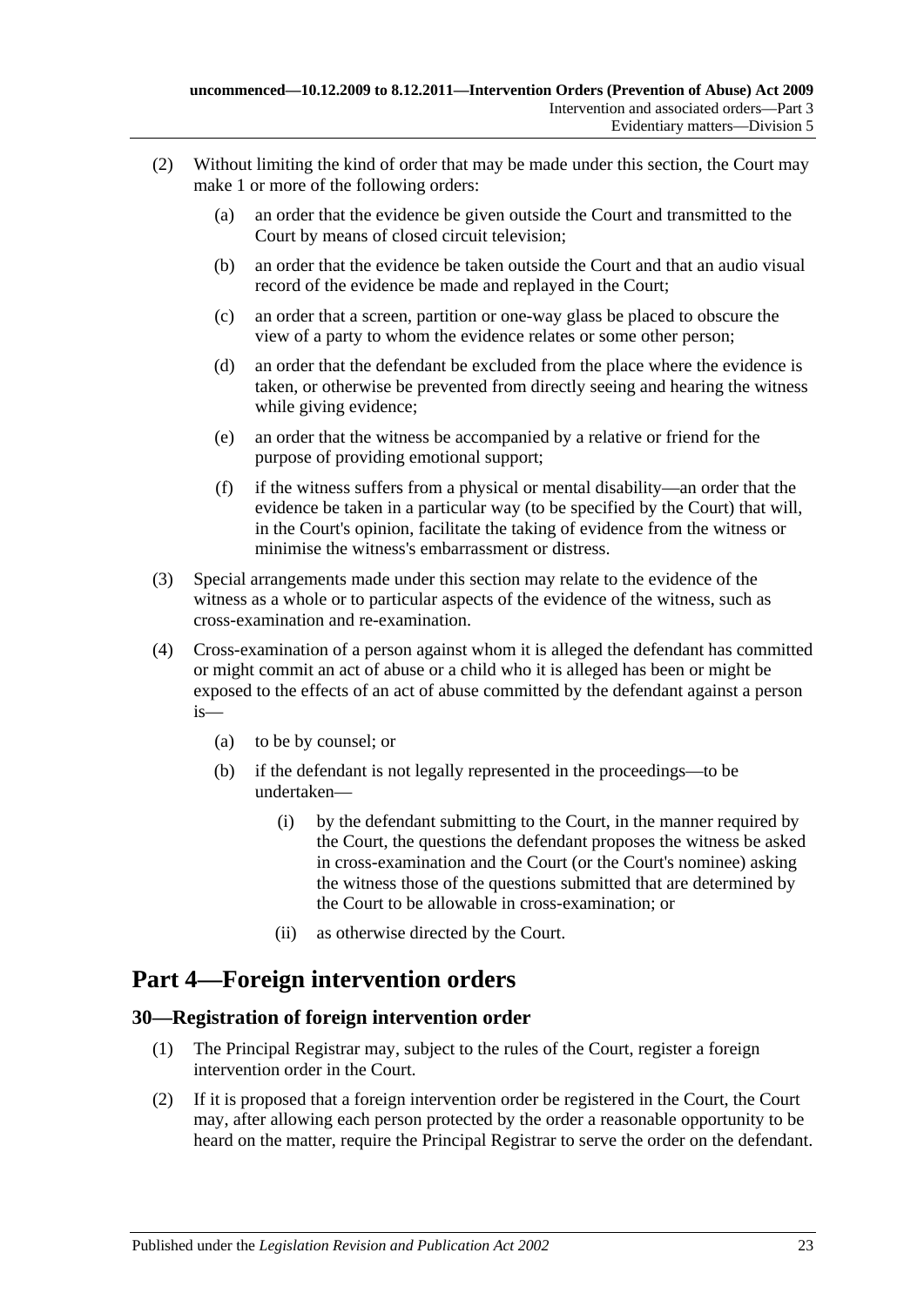- (3) If a foreign intervention order is registered under this section, the order will be taken for all purposes to be an intervention order issued under this Act.
- (4) A registered foreign intervention order required by the Court to be served on the defendant only comes into force against the defendant in this State when it is served on the defendant personally or in some other manner authorised by the Court.
- (5) A registered foreign intervention order not required by the Court to be served on the defendant comes into force against the defendant in this State on registration.
- (6) If a foreign intervention order is registered under this section, the Principal Registrar must give notice of the registration to—
	- (a) the Commissioner of Police; and
	- (b) each person protected by the order; and
	- (c) each of the relevant public sector agencies.

## <span id="page-23-1"></span><span id="page-23-0"></span>**Part 5—Offences and enforcement**

### **Division 1—Offences**

### <span id="page-23-4"></span><span id="page-23-2"></span>**31—Contravention of intervention order**

(1) A person who contravenes a term of an intervention order imposed under [section](#page-12-0) 13 is guilty of an offence.

Maximum penalty: \$1 250.

Expiation fee: \$160.

(2) A person who contravenes any other term of an intervention order is guilty of an offence.

Maximum penalty: Imprisonment for 2 years.

- (3) A person is not guilty of an offence of aiding, abetting, counselling or procuring the commission of an offence against this section if—
	- (a) the person is a person protected by the intervention order that has been contravened; and
	- (b) the conduct constituting contravention of the intervention order did not constitute contravention of the order in respect of another person protected by the order or of any other intervention order (of which the person was or ought reasonably to have been aware) in force against the defendant and protecting another person.
- (4) Section 10(6) of the *[Criminal Law \(Sentencing\) Act](http://www.legislation.sa.gov.au/index.aspx?action=legref&type=act&legtitle=Criminal%20Law%20(Sentencing)%20Act%201988) 1988* does not apply in relation to an offence against [subsection](#page-23-4) (1).

### <span id="page-23-3"></span>**32—Landlord not to allow access to excluded defendant**

If—

- (a) an intervention order prohibits the defendant from being on rented premises at which a protected person resides; and
- (b) the landlord of the premises has been notified of the prohibition,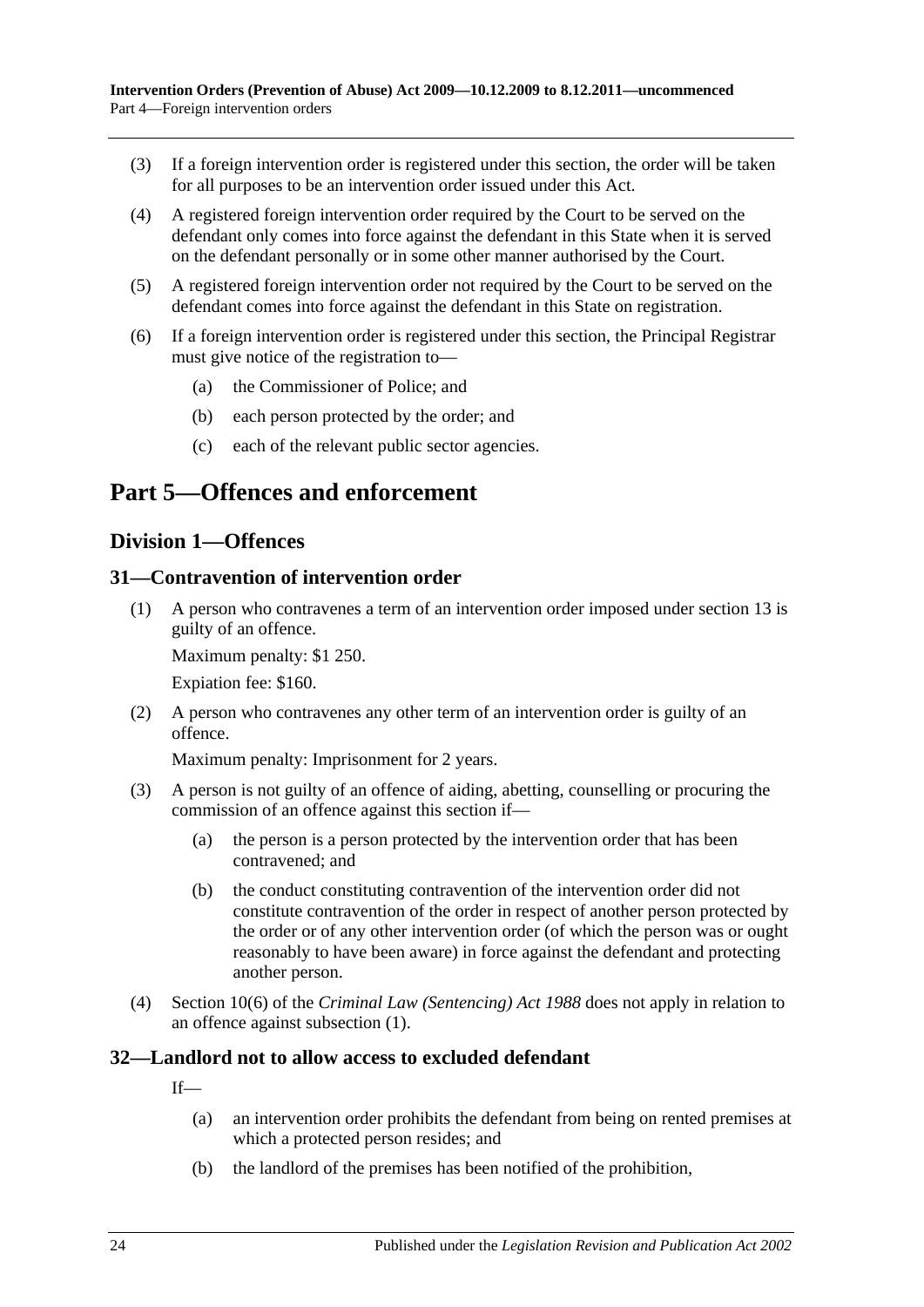the landlord is guilty of an offence if he or she provides the defendant with a key to the premises or otherwise assists or permits the defendant to gain access to the premises.

Maximum penalty: \$10 000.

## <span id="page-24-0"></span>**33—Publication of report about proceedings or orders**

A person must not publish by radio, television, newspaper or in any other way a report about proceedings under this Act, or an order issued or registered under this Act, if the report identifies, or contains information tending to identify—

- (a) any person involved in the proceedings (including a witness but not including a person involved in an official capacity or the defendant); or
- (b) any person protected by the order; or
- (c) a child of a person protected by the order or of the defendant,

without the consent of that person.

Maximum penalty:

- (a) in the case of a natural person—\$10 000;
- (b) in the case of a body corporate—\$120 000.

## <span id="page-24-1"></span>**Division 2—Special police powers**

### <span id="page-24-2"></span>**34—Powers facilitating service of intervention order**

- (1) If a police officer proposes to issue an interim intervention order against a person, the officer may—
	- (a) require the person to remain at a particular place for so long as may be necessary for the order to be prepared and served; and
	- (b) if the person refuses or fails to comply with the requirement or the officer has reasonable grounds to believe that the requirement will not be complied with—arrest and detain the person in custody (without warrant) for—
		- (i) so long as may be necessary for the order to be prepared and served; or
		- (ii) 2 hours or such longer period as is approved by the Court,

whichever is the lesser.

- (2) If a police officer proposes to apply to the Court for an intervention order against a person, the officer may—
	- (a) require the person to remain at a particular place for so long as may be necessary for the application to be determined and, if an interim intervention order is issued by the Court, for the order to be prepared and served; and
	- (b) if the person refuses or fails to comply with the requirement or the officer has reasonable grounds to believe that the requirement will not be complied with—arrest and detain the person in custody (without warrant) for—
		- (i) so long as may be necessary for the application to be determined and, if an interim intervention order is issued, for the order to be prepared and served; or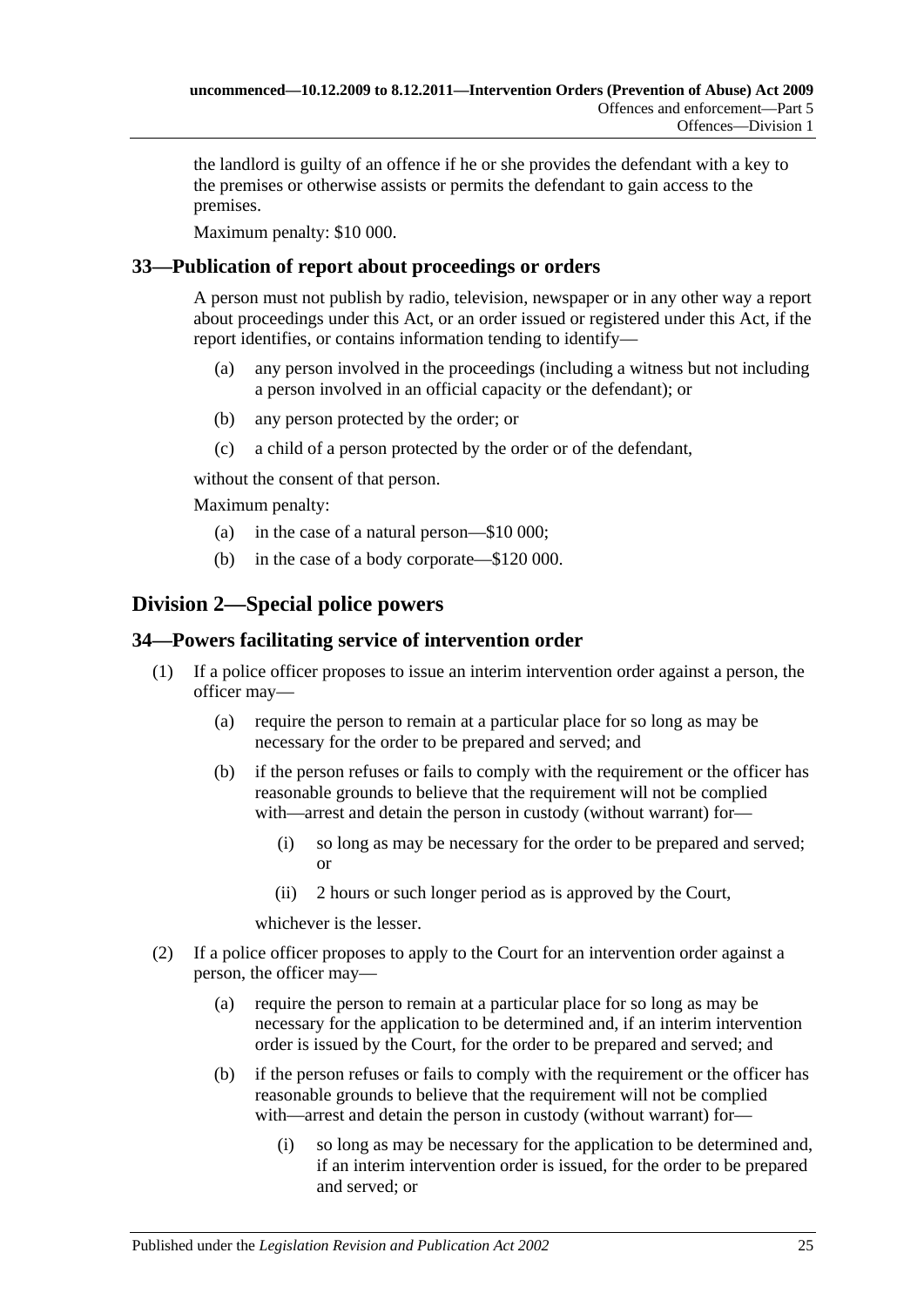(ii) 2 hours or such longer period as is approved by the Court,

whichever is the lesser.

- (3) If a police officer has reason to believe that a person is subject to an intervention order that has not been served on the person, the officer may—
	- (a) require the person to remain at a particular place for so long as may be necessary for the order to be served; and
	- (b) if the person refuses or fails to comply with the requirement or the officer has reasonable grounds to believe that the requirement will not be complied with—arrest and detain the person in custody (without warrant) for—
		- (i) so long as may be necessary for the order to be served; or
		- (ii) 2 hours or such longer period as is approved by the Court,

whichever is the lesser.

(4) The Court may, on application by a police officer, extend a period of detention under this section if satisfied that it is appropriate to do so in the circumstances, but not so that the aggregate period of detention of the person exceeds 8 hours.

### <span id="page-25-2"></span><span id="page-25-0"></span>**35—Powers following service of intervention order**

- (1) If a police officer believes on reasonable grounds that, in conjunction with serving an intervention order, it is necessary to arrest and detain the defendant in custody for a short period to prevent the immediate commission of abuse against a person protected by the order or to enable measures to be taken immediately for the protection of a person protected by the order, the police officer may arrest and detain the defendant in custody (without warrant) for—
	- (a) so long as may be necessary to prevent the immediate commission of abuse against a person protected by the order or to enable measures to be taken immediately for the protection of a person protected by the order; or
	- (b) 6 hours or such longer period as is approved by the Court,

whichever is the lesser.

(2) The Court may, on application by a police officer, extend a period of detention under [subsection](#page-25-2) (1) if satisfied that it is appropriate to do so in the circumstances, but not so that the aggregate period of detention of the person exceeds 24 hours.

### <span id="page-25-1"></span>**36—Power to arrest and detain for contravention of intervention order**

- (1) If a police officer has reason to suspect that a person has contravened an intervention order, the officer may, without warrant, arrest and detain the person.
- (2) A person arrested and detained under this section must be brought before the Court as soon as practicable, and in any event, not more than 24 hours after arrest, to be dealt with for the alleged offence.
- (3) In calculating the time that has elapsed since arrest for the purposes of this section, no period falling on a Saturday, Sunday or public holiday will be counted.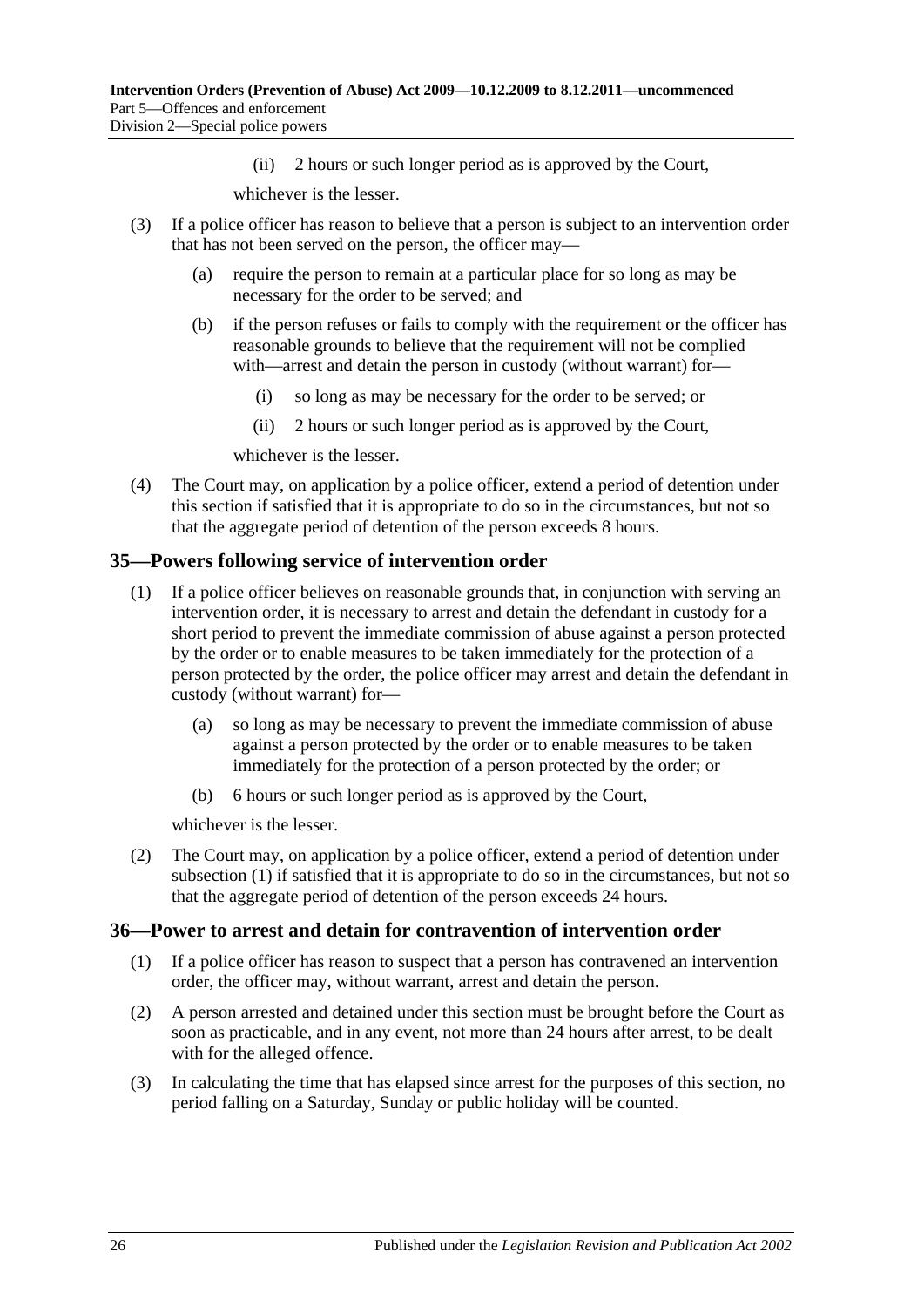### <span id="page-26-0"></span>**37—Power to search for weapons and articles required to be surrendered by intervention order**

- (1) If an intervention order requires the defendant to surrender specified weapons or articles, a police officer may—
	- (a) search the defendant and anything in the defendant's possession for such a weapon or article; and
	- (b) enter any premises or vehicle where such a weapon or article is reasonably suspected to be and search for such a weapon or article,

and take possession of the weapon or article.

- (2) A police officer may use reasonable force in the exercise of powers under this section (including reasonable force to break into or open any part of, or anything in or on any premises or vehicle).
- (3) In the exercise of powers under this section a police officer may be assisted by such persons as he or she considers necessary in the circumstances.

## <span id="page-26-1"></span>**Division 3—Disclosure of information**

### <span id="page-26-2"></span>**38—Disclosure to police of information relevant to locating defendant**

A public sector agency that is bound by the State's Information Privacy Principles, or a person providing services to a public sector agency under a contract that provides that the person is bound by the State's Information Privacy Principles, must, on request, make available to a police officer information under the control of the agency or person that could reasonably be expected to assist in locating a defendant on whom an intervention order is to be served.

## <span id="page-26-3"></span>**Part 6—Miscellaneous**

### <span id="page-26-4"></span>**39—Delegation by intervention program manager**

- An intervention program manager may, by instrument in writing, delegate a power or function under this Act to—
	- (a) a particular person; or
	- (b) the person for the time being performing particular duties or holding or acting in a particular position.
- (2) A power or function delegated under this section may, if the instrument of delegation so provides, be further delegated.
- (3) A delegation—
	- (a) may be absolute or conditional; and
	- (b) does not derogate from the power of the delegator to act personally in a matter; and
	- (c) is revocable at will.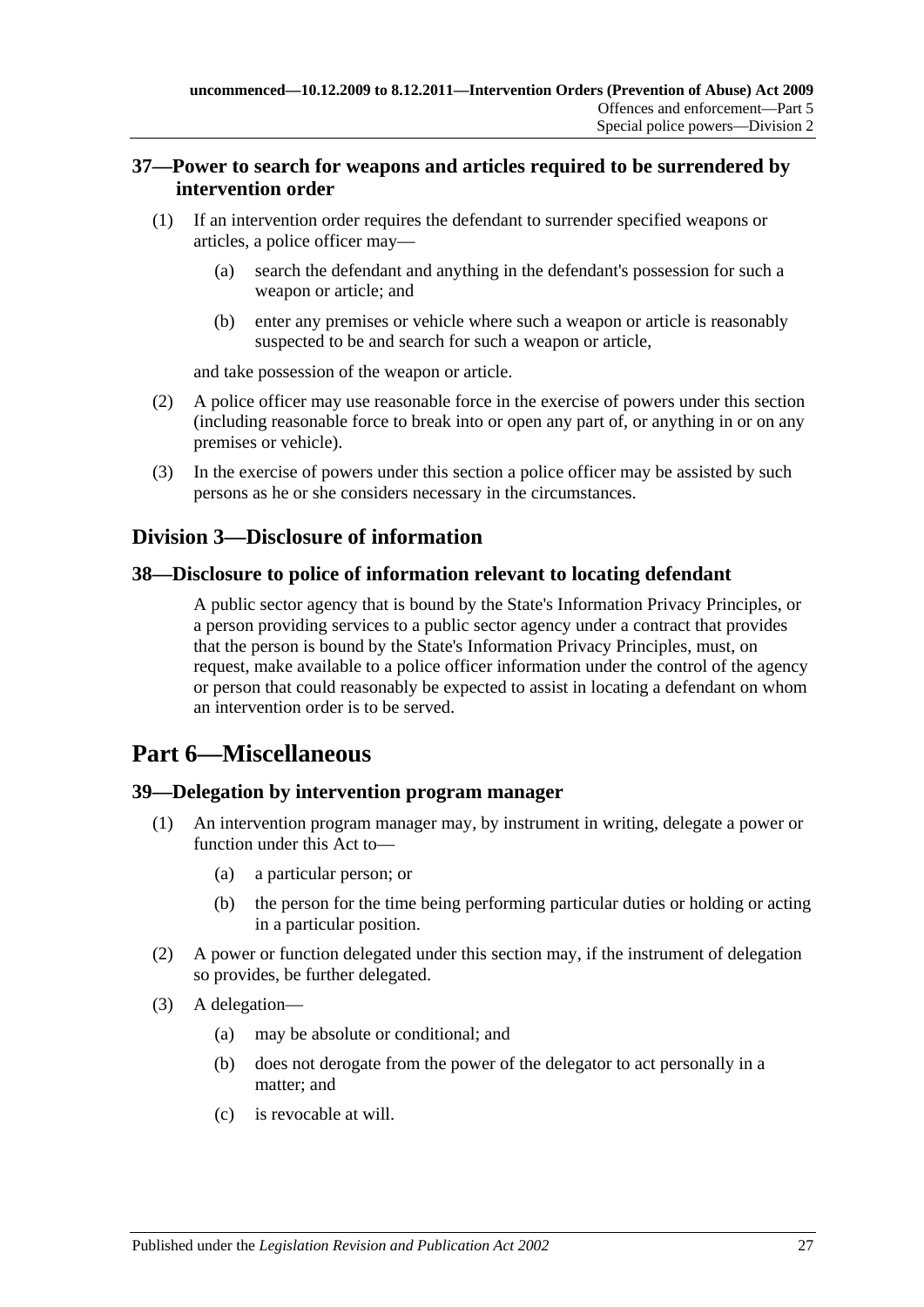### <span id="page-27-0"></span>**40—Dealing with items surrendered under intervention order**

- (1) A firearm that has been surrendered to the Registrar of Firearms as required by the terms of an intervention order is to be dealt with under the *[Firearms Act](http://www.legislation.sa.gov.au/index.aspx?action=legref&type=act&legtitle=Firearms%20Act%201977) 1977* as if it had been surrendered under that Act.
- (2) Any other weapons or articles surrendered as required by the terms of an intervention order must be dealt with or disposed of as directed by the Court.

### <span id="page-27-1"></span>**41—Evidentiary provision**

In proceedings for an offence against this Act, a certificate apparently signed by a case manager certifying that a specified defendant has contravened requirements regulating participation in an intervention program or an assessment by the intervention program manager constitutes proof of the matters so certified in the absence of proof to the contrary.

### <span id="page-27-2"></span>**42—Regulations**

The Governor may make such regulations as are contemplated by, or necessary or expedient for the purposes of, this Act.

## <span id="page-27-3"></span>**Schedule 1—Related amendments, repeal and transitional provisions**

## **Part 1—Preliminary**

### <span id="page-27-4"></span>**1—Amendment provisions**

In this Schedule, a provision under a heading referring to the amendment of a specified Act amends the Act so specified.

## **Part 2—Amendment of** *Bail Act 1985*

### <span id="page-27-5"></span>**2—Amendment of section 10—Discretion exercisable by bail authority**

Section  $10(1)(b)$ —after subparagraph (iii) insert:

(iv) commit a breach of an intervention order under the *[Intervention](http://www.legislation.sa.gov.au/index.aspx?action=legref&type=act&legtitle=Intervention%20Orders%20(Prevention%20of%20Abuse)%20Act%202009)  [Orders \(Prevention of Abuse\) Act](http://www.legislation.sa.gov.au/index.aspx?action=legref&type=act&legtitle=Intervention%20Orders%20(Prevention%20of%20Abuse)%20Act%202009) 2009*;

### <span id="page-27-6"></span>**3—Amendment of section 10A—Presumption against bail in certain cases**

Section 10A(2), definition of *prescribed applicant*—after paragraph (b) insert:

(ba) an applicant taken into custody in relation to an offence against section 31 of the *[Intervention Orders \(Prevention of Abuse\) Act](http://www.legislation.sa.gov.au/index.aspx?action=legref&type=act&legtitle=Intervention%20Orders%20(Prevention%20of%20Abuse)%20Act%202009) 2009* if the act or omission alleged to constitute the offence involved physical violence or a threat of physical violence; or

### <span id="page-27-7"></span>**4—Amendment of section 24—Act not to affect provisions relating to intervention and restraining orders**

Section 24(a)—delete the paragraph and substitute:

(a) the *[Intervention Orders \(Prevention of Abuse\) Act](http://www.legislation.sa.gov.au/index.aspx?action=legref&type=act&legtitle=Intervention%20Orders%20(Prevention%20of%20Abuse)%20Act%202009) 2009*; or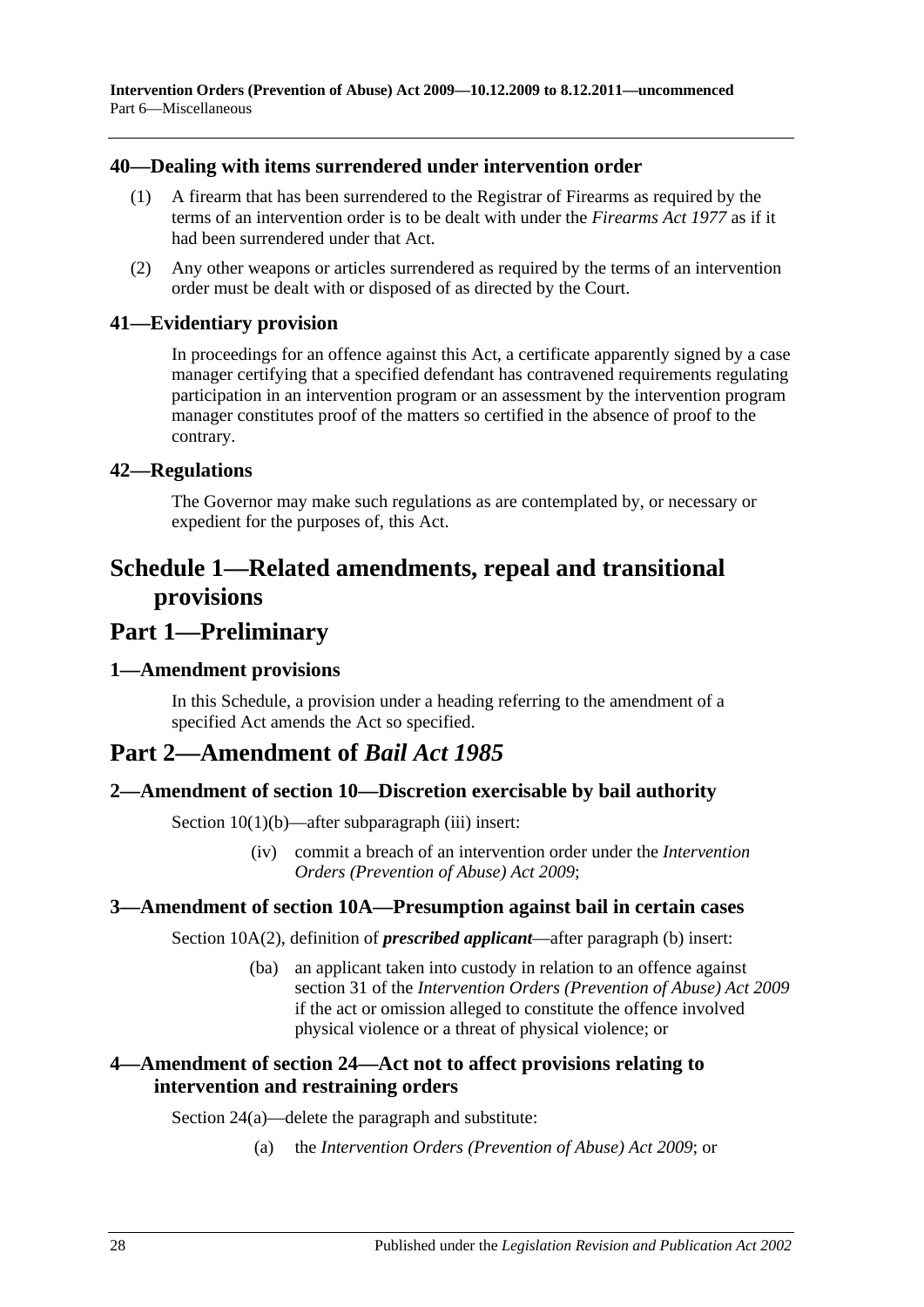## **Part 3—Amendment of** *Criminal Law Consolidation Act 1935*

### <span id="page-28-0"></span>**5—Amendment of section 348—Interpretation**

Section 348, definition of *ancillary order*, (ba)—delete "a" and substitute: an intervention order or

## **Part 4—Amendment of** *Criminal Law (Sentencing) Act 1988*

### <span id="page-28-1"></span>**6—Amendment of section 19A—Intervention orders may be issued on finding of guilt or sentencing**

(1) Section 19A(1)—delete "a domestic violence restraining order under the *[Domestic](http://www.legislation.sa.gov.au/index.aspx?action=legref&type=act&legtitle=Domestic%20Violence%20Act%201994)  [Violence Act](http://www.legislation.sa.gov.au/index.aspx?action=legref&type=act&legtitle=Domestic%20Violence%20Act%201994) 1994* as if a complaint" and substitute:

> an intervention order under the *[Intervention Orders \(Prevention of Abuse\)](http://www.legislation.sa.gov.au/index.aspx?action=legref&type=act&legtitle=Intervention%20Orders%20(Prevention%20of%20Abuse)%20Act%202009)  Act [2009](http://www.legislation.sa.gov.au/index.aspx?action=legref&type=act&legtitle=Intervention%20Orders%20(Prevention%20of%20Abuse)%20Act%202009)* as if a complaint or application

(2) Section 19A(2)(a)—delete "a domestic violence restraining order under the *[Domestic](http://www.legislation.sa.gov.au/index.aspx?action=legref&type=act&legtitle=Domestic%20Violence%20Act%201994)  [Violence Act](http://www.legislation.sa.gov.au/index.aspx?action=legref&type=act&legtitle=Domestic%20Violence%20Act%201994) 1994*" and substitute:

> an intervention order under the *[Intervention Orders \(Prevention of Abuse\)](http://www.legislation.sa.gov.au/index.aspx?action=legref&type=act&legtitle=Intervention%20Orders%20(Prevention%20of%20Abuse)%20Act%202009)  Act [2009](http://www.legislation.sa.gov.au/index.aspx?action=legref&type=act&legtitle=Intervention%20Orders%20(Prevention%20of%20Abuse)%20Act%202009)*

## **Part 5—Amendment of** *Cross-border Justice Act 2009*

### <span id="page-28-2"></span>**7—Amendment of section 7—Interpretation**

(1) Section 7(1), definition of *restraining order*—delete "a domestic violence restraining order under the *[Domestic Violence Act](http://www.legislation.sa.gov.au/index.aspx?action=legref&type=act&legtitle=Domestic%20Violence%20Act%201994) 1994*" and substitute:

> an intervention order under the *[Intervention Orders \(Prevention of Abuse\)](http://www.legislation.sa.gov.au/index.aspx?action=legref&type=act&legtitle=Intervention%20Orders%20(Prevention%20of%20Abuse)%20Act%202009)  Act [2009](http://www.legislation.sa.gov.au/index.aspx?action=legref&type=act&legtitle=Intervention%20Orders%20(Prevention%20of%20Abuse)%20Act%202009)*

(2) Section 7(1), definition of *restraining orders laws*—delete "*[Domestic Violence](http://www.legislation.sa.gov.au/index.aspx?action=legref&type=act&legtitle=Domestic%20Violence%20Act%201994)  Act [1994](http://www.legislation.sa.gov.au/index.aspx?action=legref&type=act&legtitle=Domestic%20Violence%20Act%201994)*" and substitute:

*[Intervention Orders \(Prevention of Abuse\) Act](http://www.legislation.sa.gov.au/index.aspx?action=legref&type=act&legtitle=Intervention%20Orders%20(Prevention%20of%20Abuse)%20Act%202009) 2009*

### <span id="page-28-3"></span>**8—Insertion of Part 3 Division 2A**

After Part 3 Division 2 insert:

## **Division 2A—Restraining orders laws**

### **47A—Meaning of SA police order**

In this Division—

*SA police order* means an interim intervention order issued by a police officer under the *[Intervention Orders \(Prevention of Abuse\)](http://www.legislation.sa.gov.au/index.aspx?action=legref&type=act&legtitle=Intervention%20Orders%20(Prevention%20of%20Abuse)%20Act%202009)  Act [2009](http://www.legislation.sa.gov.au/index.aspx?action=legref&type=act&legtitle=Intervention%20Orders%20(Prevention%20of%20Abuse)%20Act%202009)*.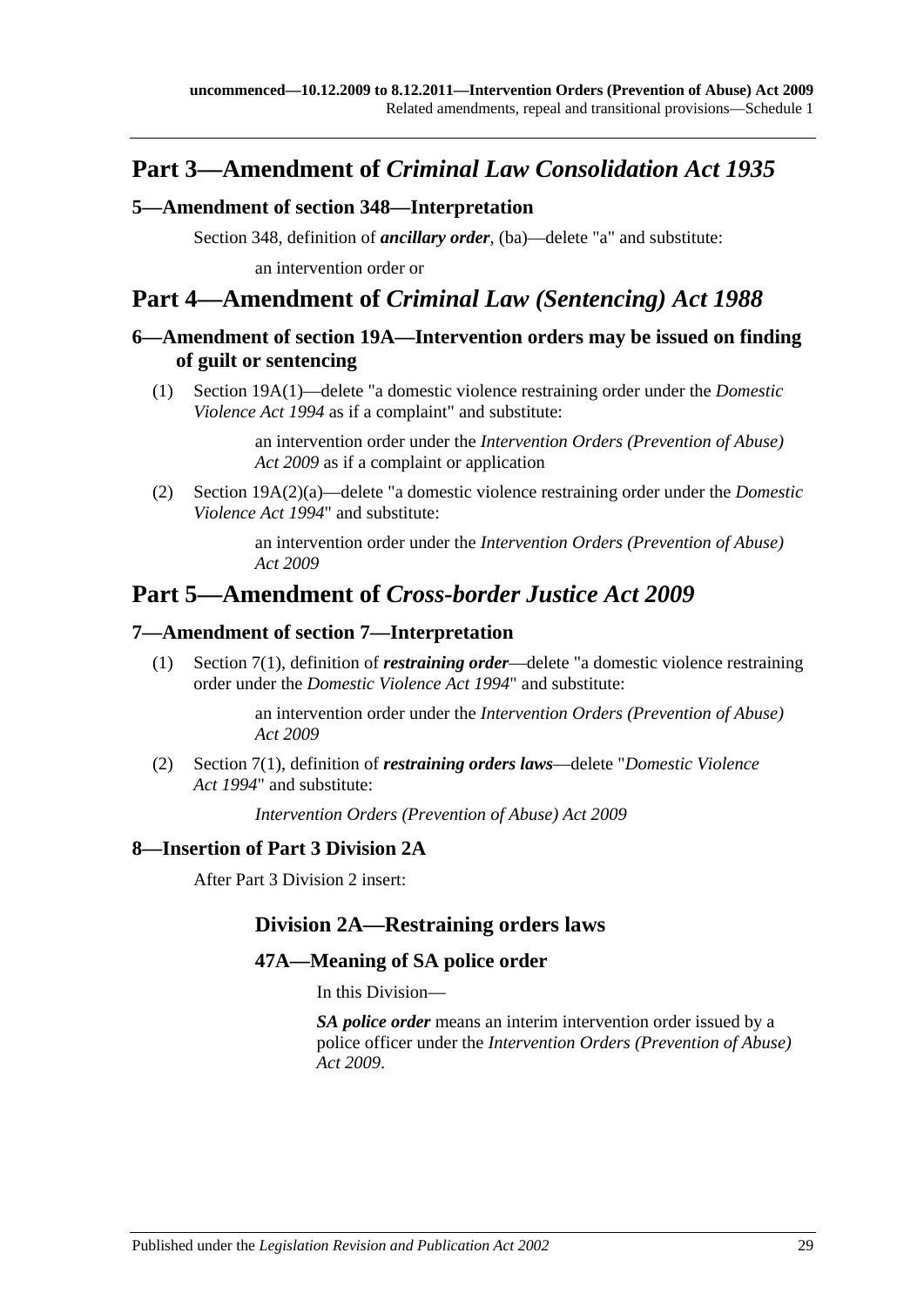### **47B—Making of SA police orders**

- (1) A police officer of the State may make a SA police order in another participating jurisdiction if the person against whom the order is sought or proposed to be made has a connection with a cross-border region.
- (2) The law of the State applies (with any appropriate modifications) in relation to the making of the order.

#### **Note—**

For the purpose of deciding whether or not the person against whom the SA police order is sought or proposed to be made has a connection with a cross-border region, section 22 and Part 2 Division 4 apply.

### **47C—Enforcement of SA police orders**

- (1) This section applies if—
	- (a) a person in another participating jurisdiction is a person against whom a SA police order is in force; and
	- (b) the person against whom, or for whose benefit, the order is made ordinarily resides in a cross-border region.
- (2) A police officer of the State may exercise the police officer's powers in relation to the person against whom the order is made.
- (3) In relation to the exercise of those powers, the *[Intervention Orders](http://www.legislation.sa.gov.au/index.aspx?action=legref&type=act&legtitle=Intervention%20Orders%20(Prevention%20of%20Abuse)%20Act%202009)  [\(Prevention of Abuse\) Act](http://www.legislation.sa.gov.au/index.aspx?action=legref&type=act&legtitle=Intervention%20Orders%20(Prevention%20of%20Abuse)%20Act%202009) 2009* has effect for all purposes in respect of any breach of the order in that other jurisdiction.
- (4) The law of the State applies (with any appropriate modifications) in relation to those powers.

### <span id="page-29-0"></span>**9—Amendment of section 68—Proceedings that may be heard in another participating jurisdiction**

Section 68(2)(f)—delete "*[Domestic Violence Act](http://www.legislation.sa.gov.au/index.aspx?action=legref&type=act&legtitle=Domestic%20Violence%20Act%201994) 1994*" and substitute:

*[Intervention Orders \(Prevention of Abuse\) Act](http://www.legislation.sa.gov.au/index.aspx?action=legref&type=act&legtitle=Intervention%20Orders%20(Prevention%20of%20Abuse)%20Act%202009) 2009*

### <span id="page-29-1"></span>**10—Amendment of section 79—Terms used in this Division**

Section 79, definition of *register*—delete "*[Domestic Violence Act](http://www.legislation.sa.gov.au/index.aspx?action=legref&type=act&legtitle=Domestic%20Violence%20Act%201994) 1994*" and substitute:

*[Intervention Orders \(Prevention of Abuse\) Act](http://www.legislation.sa.gov.au/index.aspx?action=legref&type=act&legtitle=Intervention%20Orders%20(Prevention%20of%20Abuse)%20Act%202009) 2009*

### <span id="page-29-2"></span>**11—Amendment of section 95—Terms used in this Part**

Section 95, definition of *State treatment centre*—delete "*1993*" and substitute:

*2009*

### <span id="page-29-3"></span>**12—Amendment of section 120—Terms used in this Part**

Section 120, definition of *Fines Director*—delete "person who holds the office of"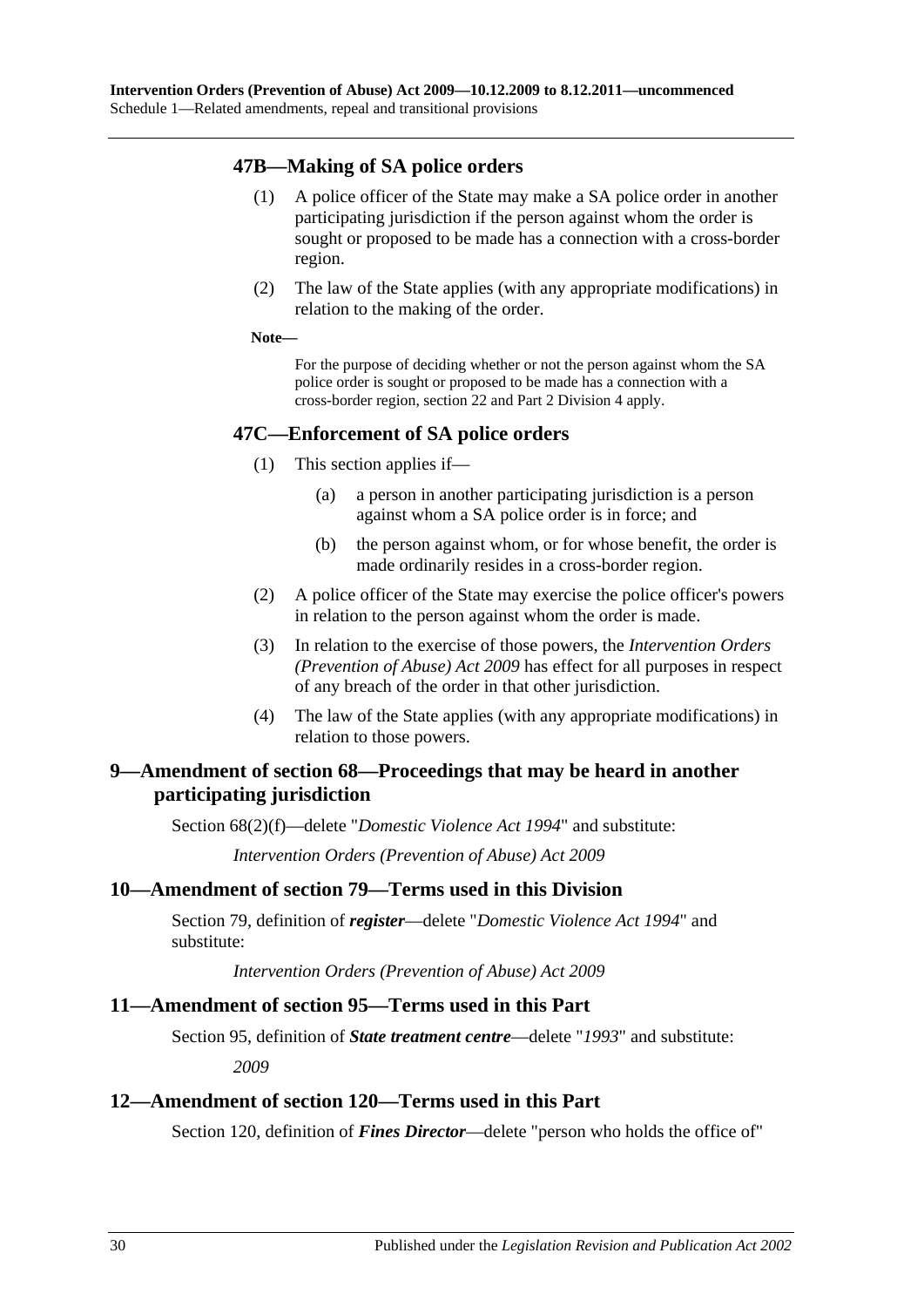## **Part 6—Amendment of** *District Court Act 1991*

## <span id="page-30-0"></span>**13—Amendment of section 54—Accessibility of evidence**

Section 54(2)(fa)—after "*[Criminal Law \(Sentencing\) Act](http://www.legislation.sa.gov.au/index.aspx?action=legref&type=act&legtitle=Criminal%20Law%20(Sentencing)%20Act%201988) 1988*" insert: or the *[Intervention Orders \(Prevention of Abuse\) Act](http://www.legislation.sa.gov.au/index.aspx?action=legref&type=act&legtitle=Intervention%20Orders%20(Prevention%20of%20Abuse)%20Act%202009) 2009*

## **Part 7—Amendment of** *Evidence Act 1929*

## <span id="page-30-1"></span>**14—Amendment of section 13B—Cross-examination of victims of certain offences**

- (1) Section  $13B(1)(b)(ii)$ —delete subparagraph (ii) and substitute:
	- (ii) if the defendant is not legally represented in the proceedings—to be undertaken—
		- (A) by the defendant submitting to the judge, in the manner required by the judge, the questions the defendant proposes the witness be asked in cross-examination and the judge (or the judge's delegate) asking the witness those of the questions submitted that are determined by the judge to be allowable in cross-examination; or
		- (B) as otherwise directed by the judge.
- (2) Section 13B(2)—delete subsection (2)
- (3) Section 13B(5), definition of *offence to which this section applies*, (b)—delete "a domestic violence restraining order under the *[Domestic Violence Act](http://www.legislation.sa.gov.au/index.aspx?action=legref&type=act&legtitle=Domestic%20Violence%20Act%201994) 1994*" and substitute:

an intervention order under the *[Intervention Orders \(Prevention of Abuse\)](http://www.legislation.sa.gov.au/index.aspx?action=legref&type=act&legtitle=Intervention%20Orders%20(Prevention%20of%20Abuse)%20Act%202009)  Act [2009](http://www.legislation.sa.gov.au/index.aspx?action=legref&type=act&legtitle=Intervention%20Orders%20(Prevention%20of%20Abuse)%20Act%202009)*

## **Part 8—Amendment of** *Firearms Act 1977*

## <span id="page-30-2"></span>**15—Amendment of section 5—Interpretation**

Section 5(11)(e)—delete "a domestic violence restraining order under the *[Domestic](http://www.legislation.sa.gov.au/index.aspx?action=legref&type=act&legtitle=Domestic%20Violence%20Act%201994)  [Violence Act](http://www.legislation.sa.gov.au/index.aspx?action=legref&type=act&legtitle=Domestic%20Violence%20Act%201994) 1994*" and substitute:

an intervention order under the *[Intervention Orders \(Prevention of Abuse\)](http://www.legislation.sa.gov.au/index.aspx?action=legref&type=act&legtitle=Intervention%20Orders%20(Prevention%20of%20Abuse)%20Act%202009)  Act [2009](http://www.legislation.sa.gov.au/index.aspx?action=legref&type=act&legtitle=Intervention%20Orders%20(Prevention%20of%20Abuse)%20Act%202009)*

### <span id="page-30-3"></span>**16—Amendment of section 32—Power to inspect or seize firearms etc**

- (1) Section 32(1)—after paragraph (cb) insert:
	- (cba) a person has possession of a firearm in contravention of an intervention order under the *[Intervention Orders \(Prevention of](http://www.legislation.sa.gov.au/index.aspx?action=legref&type=act&legtitle=Intervention%20Orders%20(Prevention%20of%20Abuse)%20Act%202009)  [Abuse\) Act](http://www.legislation.sa.gov.au/index.aspx?action=legref&type=act&legtitle=Intervention%20Orders%20(Prevention%20of%20Abuse)%20Act%202009) 2009*; or
- (2) Section 32(1a)—after paragraph (b) insert:
	- (ba) a person has possession of a licence in contravention of an intervention order under the *[Intervention Orders \(Prevention of](http://www.legislation.sa.gov.au/index.aspx?action=legref&type=act&legtitle=Intervention%20Orders%20(Prevention%20of%20Abuse)%20Act%202009)  [Abuse\) Act](http://www.legislation.sa.gov.au/index.aspx?action=legref&type=act&legtitle=Intervention%20Orders%20(Prevention%20of%20Abuse)%20Act%202009) 2009*; or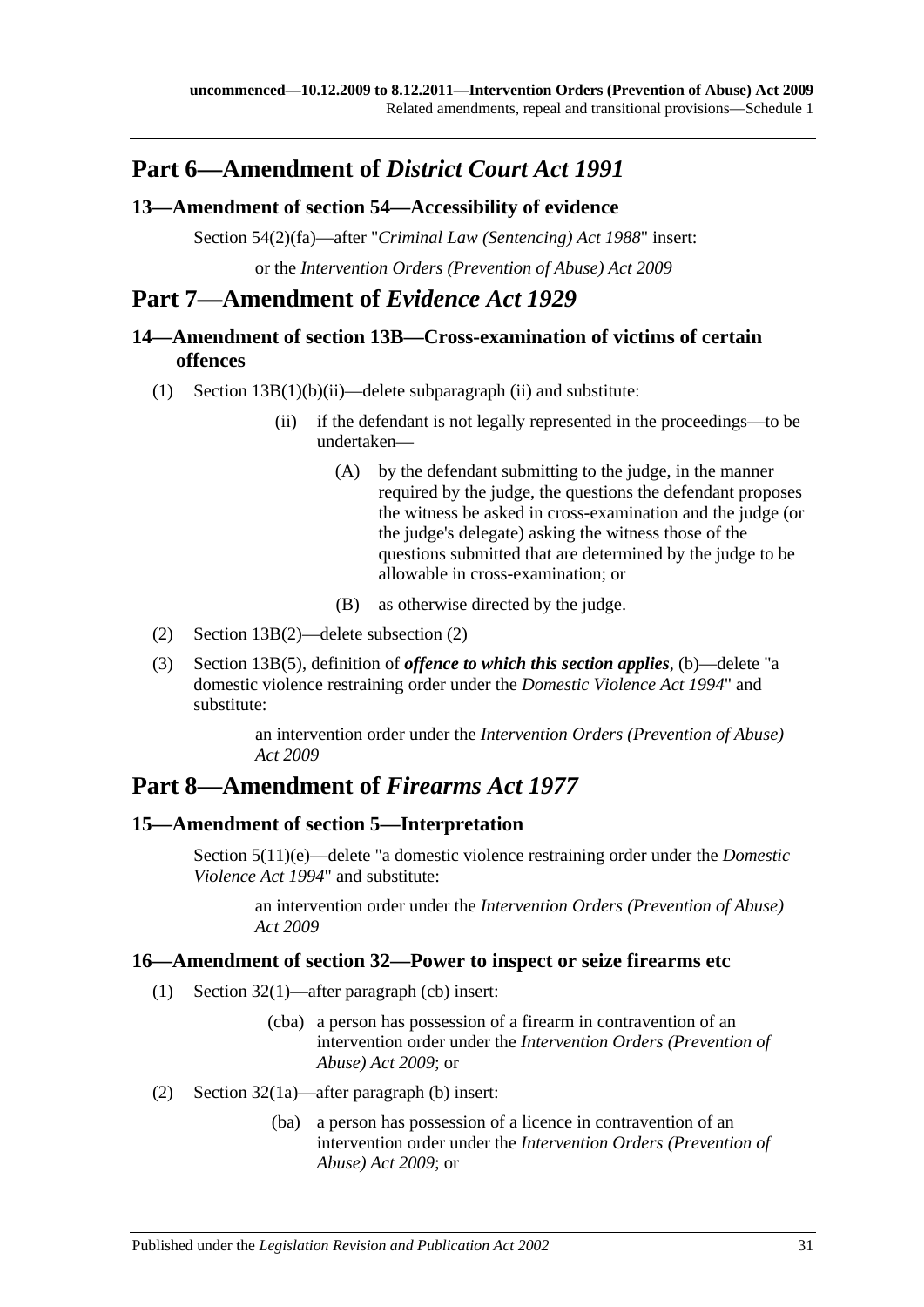## **Part 9—Amendment of** *Magistrates Court Act 1991*

### <span id="page-31-0"></span>**17—Amendment of section 51—Accessibility of evidence**

Section 51(2)(fa)—after "*[Criminal Law \(Sentencing\) Act](http://www.legislation.sa.gov.au/index.aspx?action=legref&type=act&legtitle=Criminal%20Law%20(Sentencing)%20Act%201988) 1988*" insert: or the *[Intervention Orders \(Prevention of Abuse\) Act](http://www.legislation.sa.gov.au/index.aspx?action=legref&type=act&legtitle=Intervention%20Orders%20(Prevention%20of%20Abuse)%20Act%202009) 2009*

## **Part 10—Amendment of** *Problem Gambling Family Protection Orders Act 2004*

## <span id="page-31-1"></span>**18—Amendment of section 4—Grounds for making problem gambling family protection order**

(1) Section 4(8)—delete "a complaint has been made under the *[Domestic Violence](http://www.legislation.sa.gov.au/index.aspx?action=legref&type=act&legtitle=Domestic%20Violence%20Act%201994)  Act [1994](http://www.legislation.sa.gov.au/index.aspx?action=legref&type=act&legtitle=Domestic%20Violence%20Act%201994)*" and substitute:

> an application has been made under the *[Intervention Orders \(Prevention of](http://www.legislation.sa.gov.au/index.aspx?action=legref&type=act&legtitle=Intervention%20Orders%20(Prevention%20of%20Abuse)%20Act%202009)  [Abuse\) Act](http://www.legislation.sa.gov.au/index.aspx?action=legref&type=act&legtitle=Intervention%20Orders%20(Prevention%20of%20Abuse)%20Act%202009) 2009*

(2) Section 4(8)(a)—delete "complaint" second occurring and substitute:

application

(3) Section 4(8)(b)—delete "complaint" first occurring and substitute: application

## **Part 11—Amendment of** *Summary Procedure Act 1921*

### <span id="page-31-2"></span>**19—Non-application of Acts Interpretation Act**

Section 7(5) of the *[Acts Interpretation Act](http://www.legislation.sa.gov.au/index.aspx?action=legref&type=act&legtitle=Acts%20Interpretation%20Act%201915) 1915* does not apply to a provision of this Part.

## <span id="page-31-3"></span>**20—Amendment of section 4—Interpretation**

- (1) Section 4(1), definition of *relevant family contact order*—delete the definition
- (2) Section 4(1), definition of *restraining order*—delete the definition and substitute: *restraining order* means an order made under Division 7 of Part 4;

### <span id="page-31-4"></span>**21—Repeal of section 99**

Section 99—delete the section

### <span id="page-31-5"></span>**22—Amendment of section 99AA—Paedophile restraining orders**

- (1) Section 99AA—before subsection (1) insert:
	- (a1) A complaint may be made under this section by a police officer.
- (2) Section 99AA(1)—delete "under this Division"

### <span id="page-31-6"></span>**23—Repeal of sections 99A and 99B**

Sections 99A and 99B—delete the sections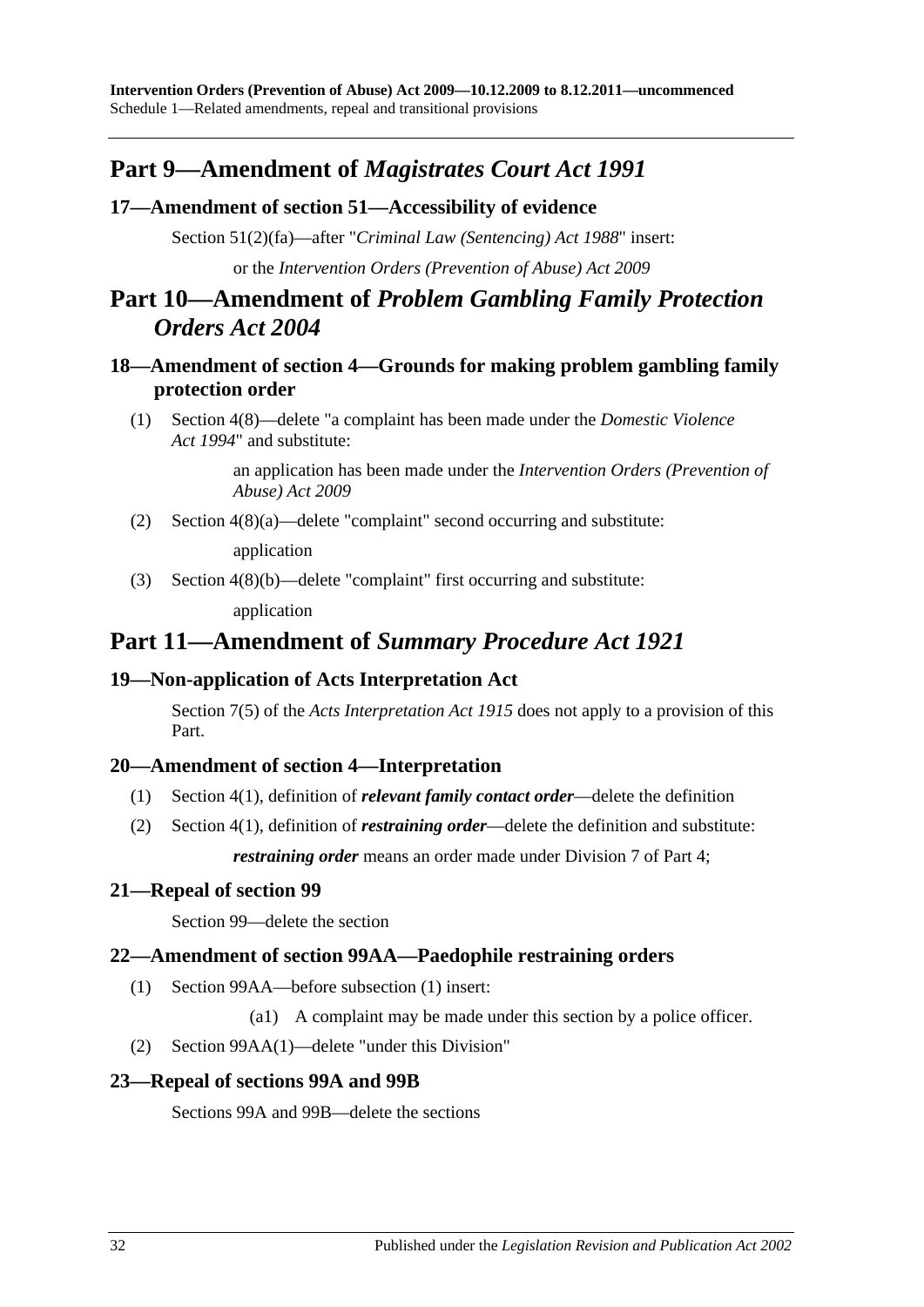## <span id="page-32-0"></span>**24—Amendment of section 99C—Issue of restraining order in absence of defendant**

Section 99C(3a)—delete subsection (3a)

### <span id="page-32-1"></span>**25—Repeal of sections 99CA and 99D**

Sections 99CA and 99D—delete the sections

### <span id="page-32-2"></span>**26—Amendment of section 99E—Service**

Section 99E(4)—delete subsection (4)

### <span id="page-32-3"></span>**27—Amendment of section 99F—Variation or revocation of restraining order**

- (1) Section 99F(1)(b)—delete paragraph (b)
- (2) Section 99F(2)—delete subsection (2)

### <span id="page-32-4"></span>**28—Amendment of section 99G—Notification of making etc of restraining orders**

- (1) Section  $99G(1)$ —delete "and, if the complainant is not a member of the police force, the complainant"
- (2) Section 99G(2)—delete ", and, where the complainant is not a member of the police force, the complainant,"

### <span id="page-32-5"></span>**29—Amendment of section 99H—Registration of foreign restraining orders**

Section 99H(4)(d)—delete paragraph (d)

### <span id="page-32-6"></span>**30—Repeal of section 99J**

Section 99J—delete the section

### <span id="page-32-7"></span>**31—Repeal of section 99L**

Section 99L—delete the section

### <span id="page-32-8"></span>**32—Amendment of section 189—Costs**

Section 189(8), definition of *restraining order*—delete the definition and substitute:

*complainant*, in relation to a restraining order, includes an applicant for a restraining order;

*restraining order* includes an intervention order under the *[Intervention](http://www.legislation.sa.gov.au/index.aspx?action=legref&type=act&legtitle=Intervention%20Orders%20(Prevention%20of%20Abuse)%20Act%202009)  [Orders \(Prevention of Abuse\) Act](http://www.legislation.sa.gov.au/index.aspx?action=legref&type=act&legtitle=Intervention%20Orders%20(Prevention%20of%20Abuse)%20Act%202009) 2009*.

### <span id="page-32-9"></span>**33—Further amendments**

(1) Act—delete "member of the police force" wherever occurring and substitute in each case:

police officer

(2) Act—delete "member" wherever occurring and substitute in each case:

officer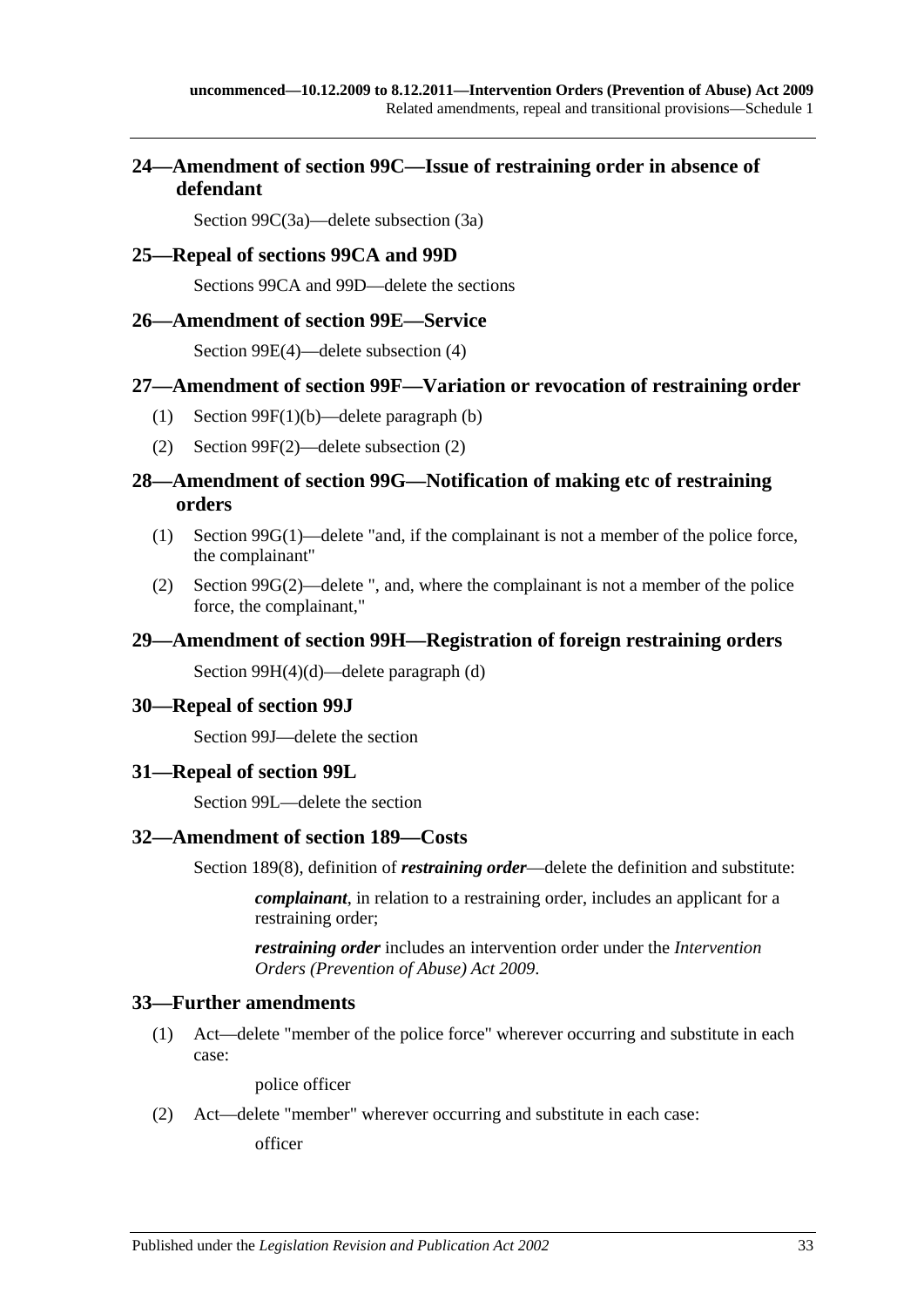(3) Section 57A(11), definition of *public officer*, (a)—delete "any member of the Police Force of the State or the Commonwealth" and substitute:

any police officer, any member of the Australian Federal Police

## **Part 12—Amendment of** *Supreme Court Act 1935*

## <span id="page-33-0"></span>**34—Amendment of section 131—Accessibility of evidence**

Section 131(2)(fa)—after "*[Criminal Law \(Sentencing\) Act](http://www.legislation.sa.gov.au/index.aspx?action=legref&type=act&legtitle=Criminal%20Law%20(Sentencing)%20Act%201988) 1988*" insert:

or the *[Intervention Orders \(Prevention of Abuse\) Act](http://www.legislation.sa.gov.au/index.aspx?action=legref&type=act&legtitle=Intervention%20Orders%20(Prevention%20of%20Abuse)%20Act%202009) 2009*

## **Part 13—Amendment of** *Youth Court Act 1993*

## <span id="page-33-1"></span>**35—Amendment of section 7—Jurisdiction**

Section 7(c)—delete "a domestic violence restraining order under the *[Domestic](http://www.legislation.sa.gov.au/index.aspx?action=legref&type=act&legtitle=Domestic%20Violence%20Act%201994)  [Violence Act](http://www.legislation.sa.gov.au/index.aspx?action=legref&type=act&legtitle=Domestic%20Violence%20Act%201994) 1994* where the person for or against whom protection is sought is a child or youth, and has power under that Act" and substitute:

an intervention order under the *[Intervention Orders \(Prevention of Abuse\)](http://www.legislation.sa.gov.au/index.aspx?action=legref&type=act&legtitle=Intervention%20Orders%20(Prevention%20of%20Abuse)%20Act%202009)  Act [2009](http://www.legislation.sa.gov.au/index.aspx?action=legref&type=act&legtitle=Intervention%20Orders%20(Prevention%20of%20Abuse)%20Act%202009)* if the person for or against whom protection is sought is a child or youth, and has power under those Acts

## **Part 14—Repeal**

### <span id="page-33-2"></span>**36—Repeal of** *Domestic Violence Act 1994*

The *[Domestic Violence Act](http://www.legislation.sa.gov.au/index.aspx?action=legref&type=act&legtitle=Domestic%20Violence%20Act%201994) 1994* is repealed.

## **Part 15—Transitional provisions**

## <span id="page-33-3"></span>**37—Continuance of restraining orders**

- (1) A domestic violence restraining order in force under the *[Domestic Violence Act](http://www.legislation.sa.gov.au/index.aspx?action=legref&type=act&legtitle=Domestic%20Violence%20Act%201994) 1994* immediately before the commencement of this clause continues in force as if it were an intervention order issued under this Act by the Court.
- (2) A restraining order in force under section 99 of the *[Summary Procedure Act](http://www.legislation.sa.gov.au/index.aspx?action=legref&type=act&legtitle=Summary%20Procedure%20Act%201921) 1921* immediately before the commencement of this clause continues in force as if it were an intervention order issued under this Act by the Court.
- (3) A reference in this clause to a domestic violence restraining order, or a restraining order, in force at a particular time includes a reference to such an order that has been issued but not served on a defendant at that time.
- (4) If an intervention order continued in force under this clause includes a term under which the order expires and an application is made to vary or revoke the order, the Court must, if the order is to continue in force, vary the order so as to remove the term and make the order ongoing.

### <span id="page-33-4"></span>**38—Continuance of registered foreign restraining orders**

(1) A foreign domestic violence restraining order registered under the *[Domestic Violence](http://www.legislation.sa.gov.au/index.aspx?action=legref&type=act&legtitle=Domestic%20Violence%20Act%201994)  Act [1994](http://www.legislation.sa.gov.au/index.aspx?action=legref&type=act&legtitle=Domestic%20Violence%20Act%201994)* immediately before the commencement of this clause continues in force as if it were a foreign intervention order registered under this Act.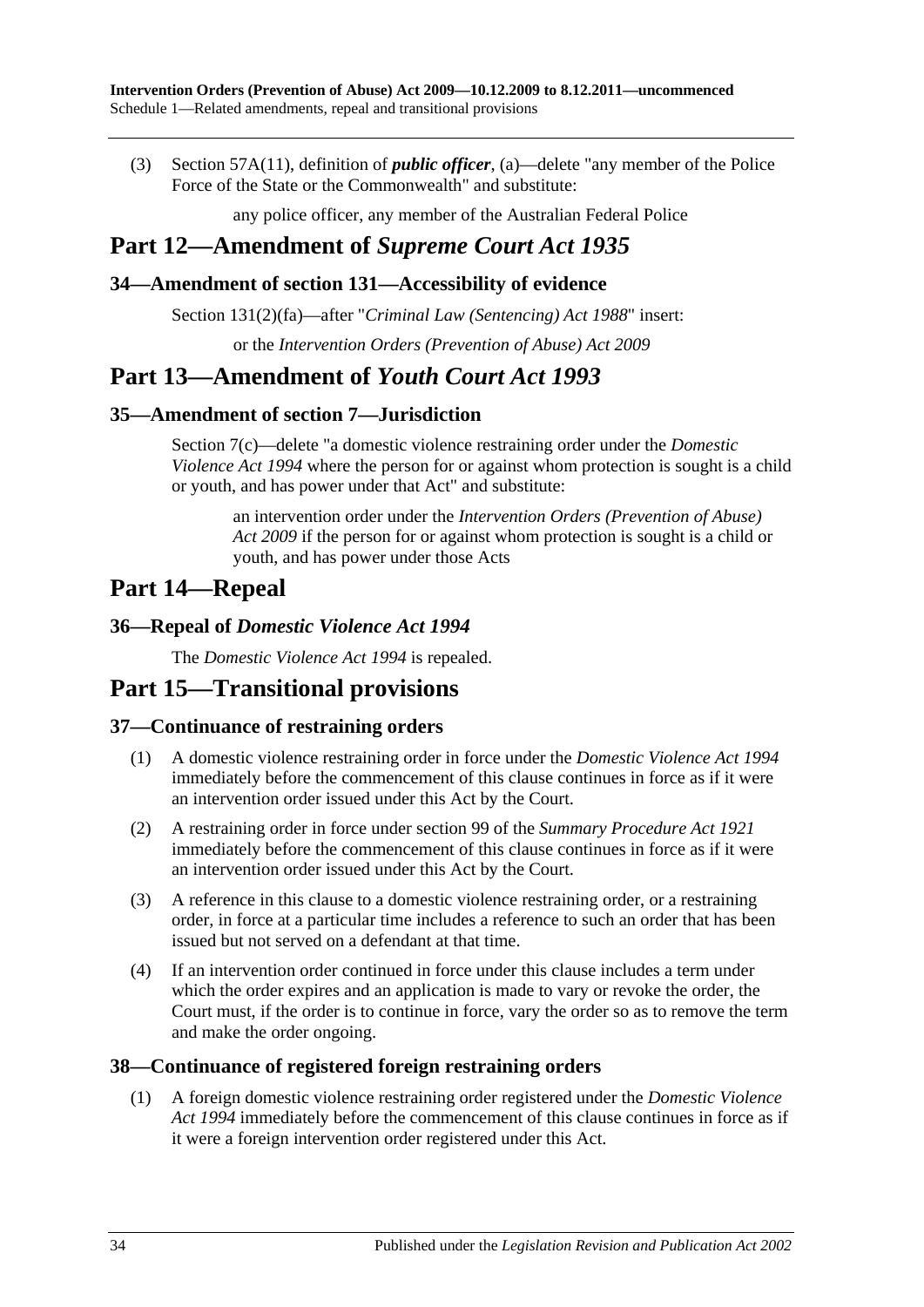(2) A foreign restraining order registered under the *[Summary Procedure Act](http://www.legislation.sa.gov.au/index.aspx?action=legref&type=act&legtitle=Summary%20Procedure%20Act%201921) 1921* immediately before the commencement of this clause and declared by the regulations to be an order to which this subclause applies continues in force as if it were a foreign intervention order registered under this Act.